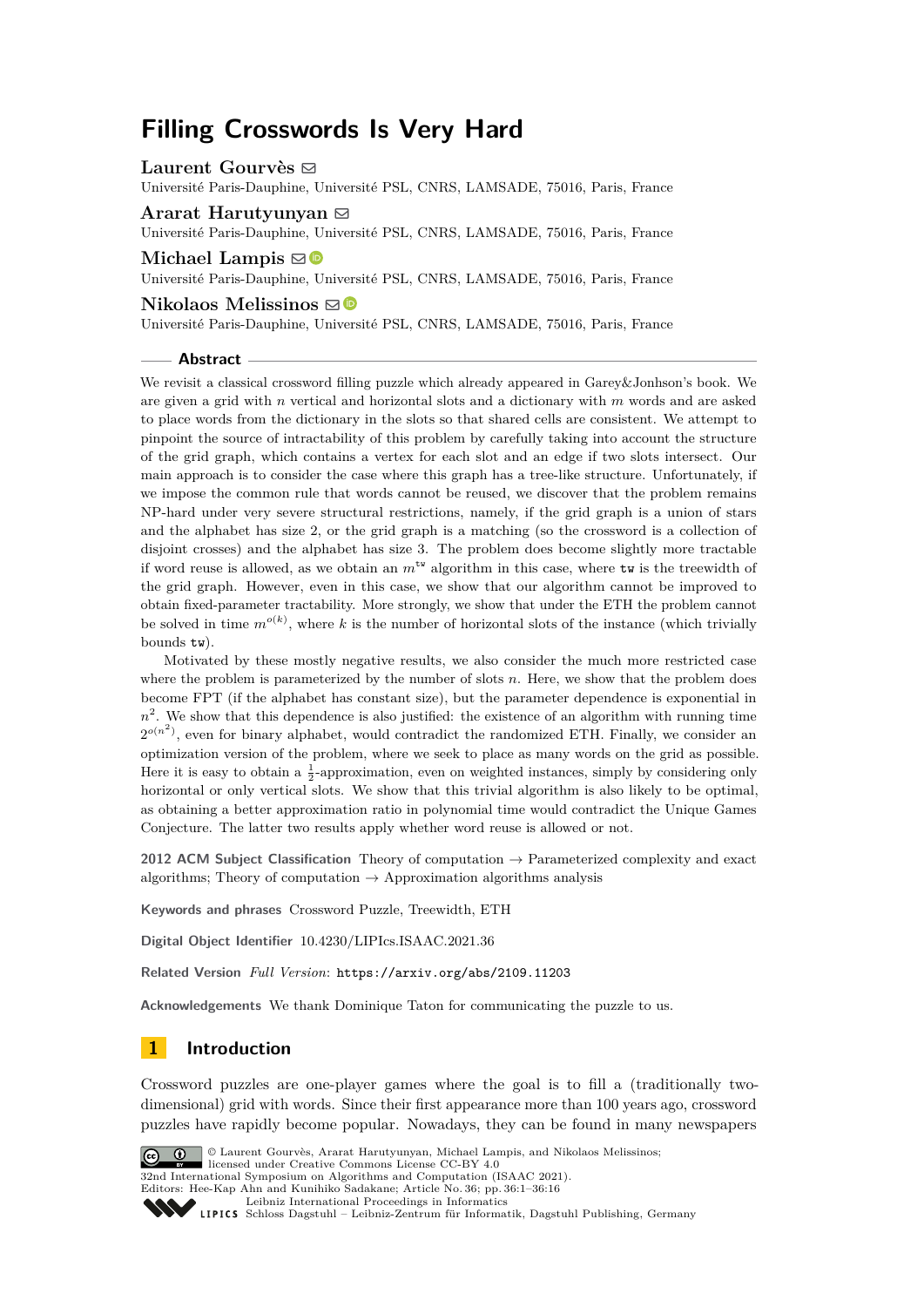<span id="page-1-0"></span>**Figure 1** Place valid words in this grid. In a possible instance, letters S, U, I, V, R, E, and T have weight 7, 5, 4, 2, 6, 1, and 3, respectively. Any other letter has null weight. Try to obtain at least 330 points.

and magazines around the world like the *New York Times* in the USA, or *Le Figaro* in France. Besides their obvious recreational interest, crossword puzzles are valued tools in education [\[2\]](#page-14-0) and medicine. In particular, crossword puzzles participation seems to delay the onset of memory decline [\[14\]](#page-15-0). They are also helpful for developing and testing computational techniques; see for example [\[16\]](#page-15-1). In fact, both the design and the completion of a puzzle are challenging. In this article, we are interested in the task of solving a specific type of crossword puzzle.

There are different kinds of crossword puzzles. In the most famous ones, some clues are given together with the place where the answers should be located. A solution contains words that must be consistent with the given clues, and the intersecting pairs of words are constrained to agree on the letter they share. *Fill-in* crossword puzzles do not come with clues. Given a list of words and a grid in which some slots are identified, the objective is to fill all the slots with the given words. The list of words is typically succinct and provided explicitly.

In a variant of fill-in crossword puzzle currently proposed in a French TV magazine [\[12\]](#page-15-2), one has to find up to 14 words and place them in a grid (the grid is the same for every instance, see Figure [1](#page-1-0) for an illustration). The words are not explicitly listed but they must be *valid* (for instance, belong to the French language). In an instance of the game, some specified letters have a positive weight; the other letters have weight zero. The objective is to find a solution whose weight – defined as the total sum of the letters written in the grid – is at least a given threshold.

The present work deals with a theoretical study of this fill-in crossword puzzle (the grid is not limited to the one of Figure [1\)](#page-1-0). We are mainly interested in two problems: Can the grid be entirely completed? How can the weight of a solution be maximized? Hereafter, these problems are called Crossword Puzzle Decision and Crossword Puzzle Optimization (CP-Dec and CP-Opt in short), respectively.

CP-Dec is not new; see GP14 in [\[5\]](#page-14-1). The proof of NP-completeness is credited to a personal communication with Lewis and Papadimitriou. Thereafter, an alternative NPcompleteness proof appeared in [\[4\]](#page-14-2) (see also [\[10\]](#page-14-3)). Other articles on crossword puzzles exist and they are mostly empirically validated techniques coming from Artificial Intelligence and Machine Learning; see for example [\[6,](#page-14-4) [13,](#page-15-3) [11,](#page-14-5) [1,](#page-14-6) [16,](#page-15-1) [15\]](#page-15-4) an references therein.

**Our Results.** Our goal in this paper is to pinpoint the relevant structural parameters that make filling crossword puzzles intractable. We begin by examining the structure of the given grid. It is natural to think that, if the structure of the grid is tree-like, then the problem should become easier, as the vast majority of problems are tractable on graphs of small treewidth. We only partially confirm this intuition: by taking into account the structure of a graph that encodes the intersections between slots (the grid-graph) we show in Section [3](#page-3-0)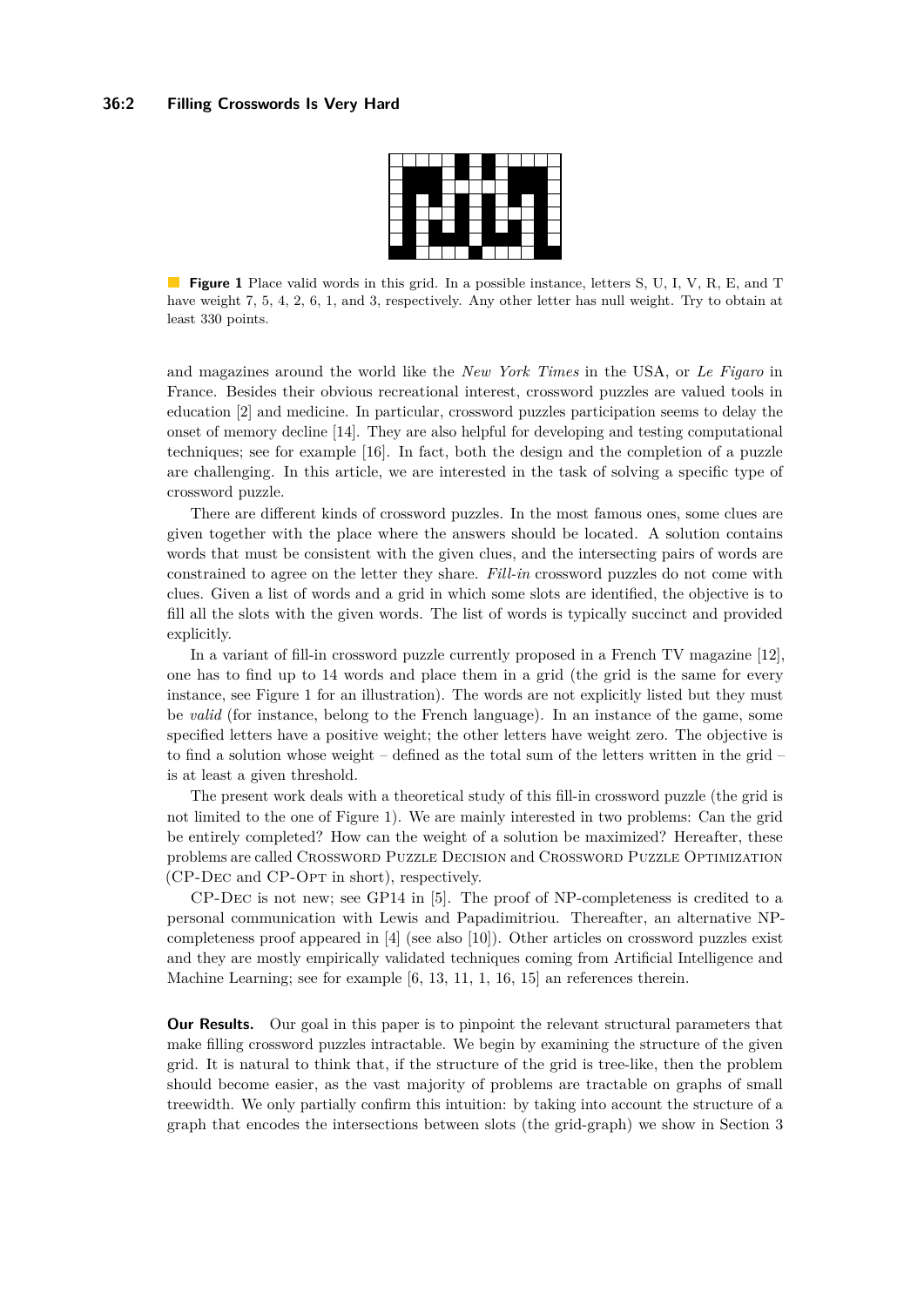that CP-Opt can be solved in polynomial time on instances of constant treewidth. However, our algorithm is not fixed-parameter tractable and, as we show, this cannot be avoided, even if one considers the much more restricted case where the problem is parameterized by the number of horizontal slots, which trivially bounds the grid-graph's treewidth (Theorem [4\)](#page-5-0). More devastatingly, we show that if we also impose the natural rule that words cannot be reused, the problem already becomes NP-hard when the grid graph is a matching for alphabets of size 3 (Theorem [6\)](#page-8-0), or a union of stars for a binary alphabet (Theorem [5\)](#page-6-0). Hence, a tree-like structure does not seem to be of much help in rendering crosswords tractable.

We then go on to consider CP-Opt parameterized by the total number of slots *n*. This is arguably a very natural parameterization of the problem, as in real-life crosswords, the size of the grid can be expected to be significantly smaller than the size of the dictionary. We show that in this case the problem does become fixed-parameter tractable (Corollary [9\)](#page-8-1), but the running time of our algorithm is exponential in  $n^2$ . Our main result is to show that this disappointing dependence is likely to be best possible: even for a binary alphabet, an algorithm solving CP-DEC in time  $2^{o(n^2)}$  would contradict the randomized ETH (Theorem [12\)](#page-9-0). Note that all our positive results up to this point work for the more general CP-Opt, while our hardness results apply to CP-Dec.

Finally, in Section [5](#page-10-0) we consider the approximability of CP-OPT. Here, it is easy to obtain a  $\frac{1}{2}$ -approximation by only considering horizontal or vertical slots. We are only able to slightly improve upon this, giving a polynomial-time algorithm with ratio  $\frac{1}{2} + O(\frac{1}{n})$ . Our main result in this direction is to show that this is essentially best possible: obtaining an algorithm with ratio  $\frac{1}{2} + \epsilon$  would falsify the Unique Games Conjecture (Theorem [15\)](#page-12-0).

### **2 Problem Statement and Preliminaries**

We are given a dictionary  $\mathcal{D} = \{d_1, \ldots, d_m\}$  whose words are constructed on an alphabet  $\mathcal{L} = \{l_1, \ldots, l_\ell\}$ , and a two-dimensional grid consisting of horizontal and vertical slots. A slot is composed of consecutive cells. Horizontal slots do not intersect each other; the same goes for vertical slots. However horizontal slots can intersect vertical slots. A cell is *shared* if it lies at the intersection of two slots. Unless specifically stated,  $n, m$  and  $\ell$  denote the total number of slots, the size of  $D$ , and the size of  $\mathcal{L}$ , respectively. Finally, let us mention that we consider only instances where the alphabet is of constant size, i.e.,  $\ell = O(1)$ .

In a feasible solution, each slot *S* receives either a word of  $D$  of length  $|S|$ , or nothing (we sometimes say that a slot receiving nothing gets an *empty word*). Each cell gets at most one letter, and the words assigned to two intersecting slots must agree on the letter placed in the shared cell. All filled horizontal slots get words written from left to right (across) while all vertical slots get words written from top to bottom (down).

There is a weight function  $w : \mathcal{L} \to \mathbb{N}$ . The weight of a solution is the total sum of the weights of the letters placed in the grid. Observe that, for a given solution, the total weight of all filled-in words is not the same as the weight of this solution as, in the latter, the letters of the shared cells are counted only once.

The two main problems studied in this article are the following. Given a grid, a dictionary D on alphabet L, and a weight function  $w : L \to \mathbb{N}$ , the objective of CROSSWORD PUZZLE OPTIMIZATION (CP-OPT in short) is to find a feasible solution of maximum weight. Given a grid and a dictionary  $\mathcal D$  on alphabet  $\mathcal L$ , the question posed by CROSSWORD PUZZLE DECISION (CP-DEC in short) is whether the grid can be completely filled or not?

<span id="page-2-0"></span>Two cases will be considered: whether each word is used at most once, or if each word can be assigned multiple times. In this article, we will sometimes suppose that some cells are pre-filled with some elements of  $\mathcal{L}$ . In this case, a solution is feasible if it is consistent with the pre-filled cells. Below we propose a first result when all the shared cells are pre-filled.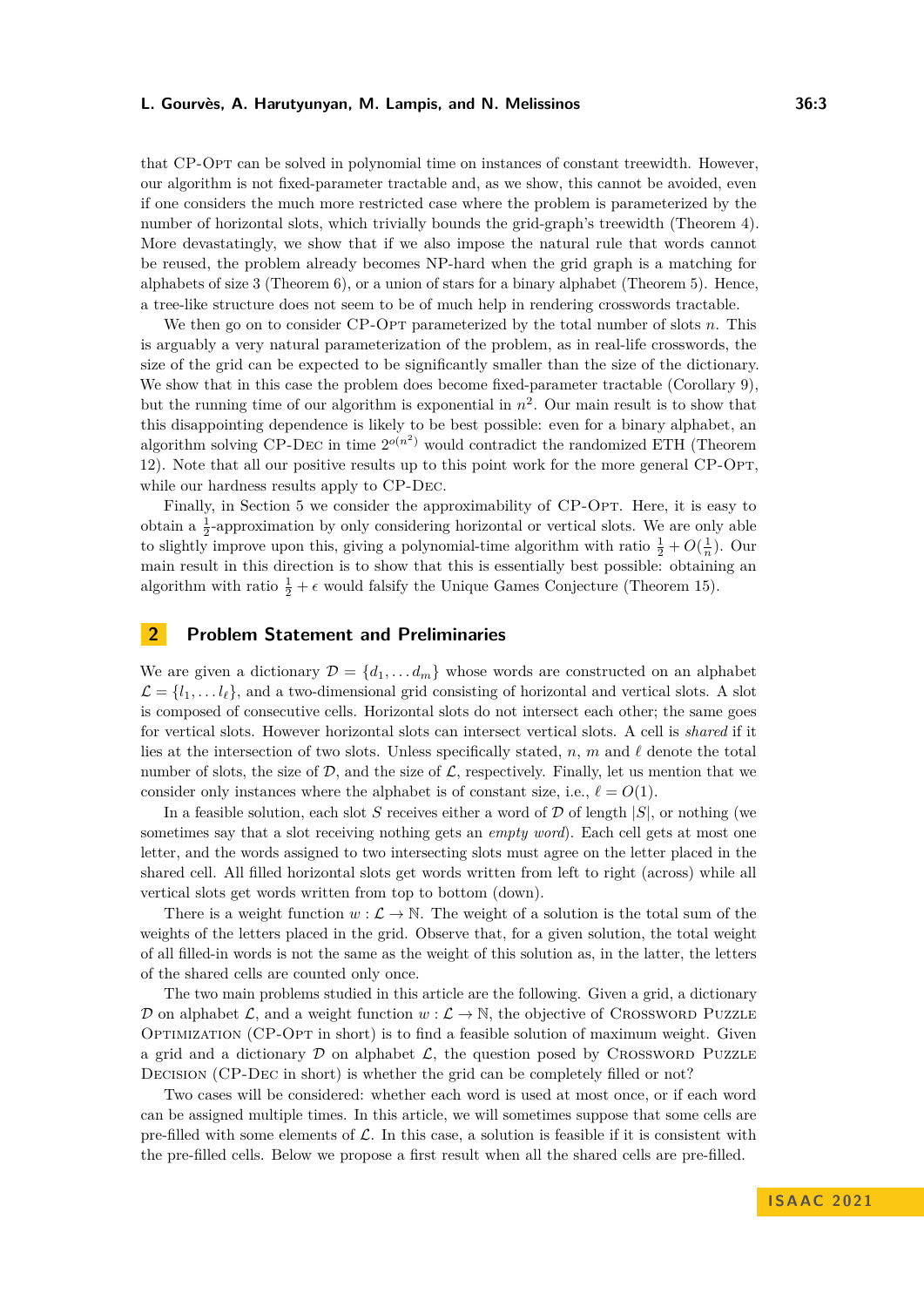### **36:4 Filling Crosswords Is Very Hard**

▶ **Proposition 1.** CP-Dec *and* CP-Opt *can be solved in polynomial time if all the shared cells in the grid are pre-filled, whether word reuse is allowed or not.*

**Proof.** If word reuse is allowed, then for each combination of letters placed in these cells, we greedily fill out the rest of each slot with the maximum value word that can still be placed there. This is guaranteed to produce the optimal solution. On the other hand, if word reuse is not allowed, we construct a bipartite graph, with elements of  $D$  on one side and the slots on the other, and place an edge between a word and a slot if the word can still be placed in the slot. If we give each edge weight equal to the value of its incident word reduced by the weight of the letters imposed by the shared cells of the slot, then an optimal solution corresponds to a maximum weight matching.

One can associate a bipartite graph, hereafter called the *grid graph*, with each grid: each slot is a vertex and two vertices share an edge if the corresponding slots overlap. The grid (and then, the grid graph) is not necessarily connected.

Let us also note that so far we have been a bit vague about the encoding of the problem. Concretely, we could use a simple representation which lists for each slot the coordinates of its first cell, its size, and whether the slot is horizontal or vertical; and then supplies a list of all words in the dictionary and an encoding of the weight function. Such a representation would allow us to perform all the basic operations needed by our algorithms in polynomial time, such as deciding if it is possible to place a word *d* in a slot *S*, and which letter would then be placed in any particular cell of *S*. However, one drawback of this encoding is that its size may not be polynomially bounded in  $n + m$ , as some words may be exponentially long. We can work around this difficulty by using a more succinct representation: we are given the same information as above regarding the *n* slots; for each word we are given its total weight; and for each slot *S* and word *d*, we are told whether *d* fits exactly in *S*, and if yes, which letters are placed in the cells of *S* which are shared with other slots. Since the number of shared cells is  $O(n^2)$  this representation is polynomial in  $n + m$  and it is not hard to see that we are still able to perform any reasonable basic operation in polynomial time and that we can transform an instance given in the simple representation to this more succinct form. Hence, in the remainder, we will always assume that the size of the input is polynomially bounded in  $n + m$ .

We will rely on the Exponential Time Hypothesis (ETH) of Impagliazzo, Paturi, and Zane [\[8\]](#page-14-7), which states the following:

<span id="page-3-1"></span>▶ **Conjecture 2.** *Exponential Time Hypothesis: there exists an ϵ >* 0*, such that* 3-SAT *on instances with n variables and m clauses cannot be solved in time*  $2^{\epsilon(n+m)}$ .

Note that it is common to use the slightly weaker formulation which states the ETH as the assumption that 3-SAT cannot be solved in time  $2^{o(n+m)}$ . This is known to imply that *k*-INDEPENDENT SET cannot be solved in time  $n^{o(k)}[3]$  $n^{o(k)}[3]$ . We use this fact in Theorem [4.](#page-5-0) In Section [4](#page-8-2) we will rely on the randomized version of the ETH, which has the same statement as Conjecture [2](#page-3-1) but for randomized algorithms with expected running time  $2^{\epsilon(n+m)}$ .

# <span id="page-3-0"></span>**3 When the Grid Graph is Tree-like**

In this section we are considering instances of CP-Dec and CP-Opt where the grid graph is similar to a tree. First, we give an algorithm for both problems in cases where the grid graph has bounded treewidth and we are allowed to reuse words and we show that this algorithm is essentially optimal. Then, we show that CP-DEC and CP-OPT are much harder to deal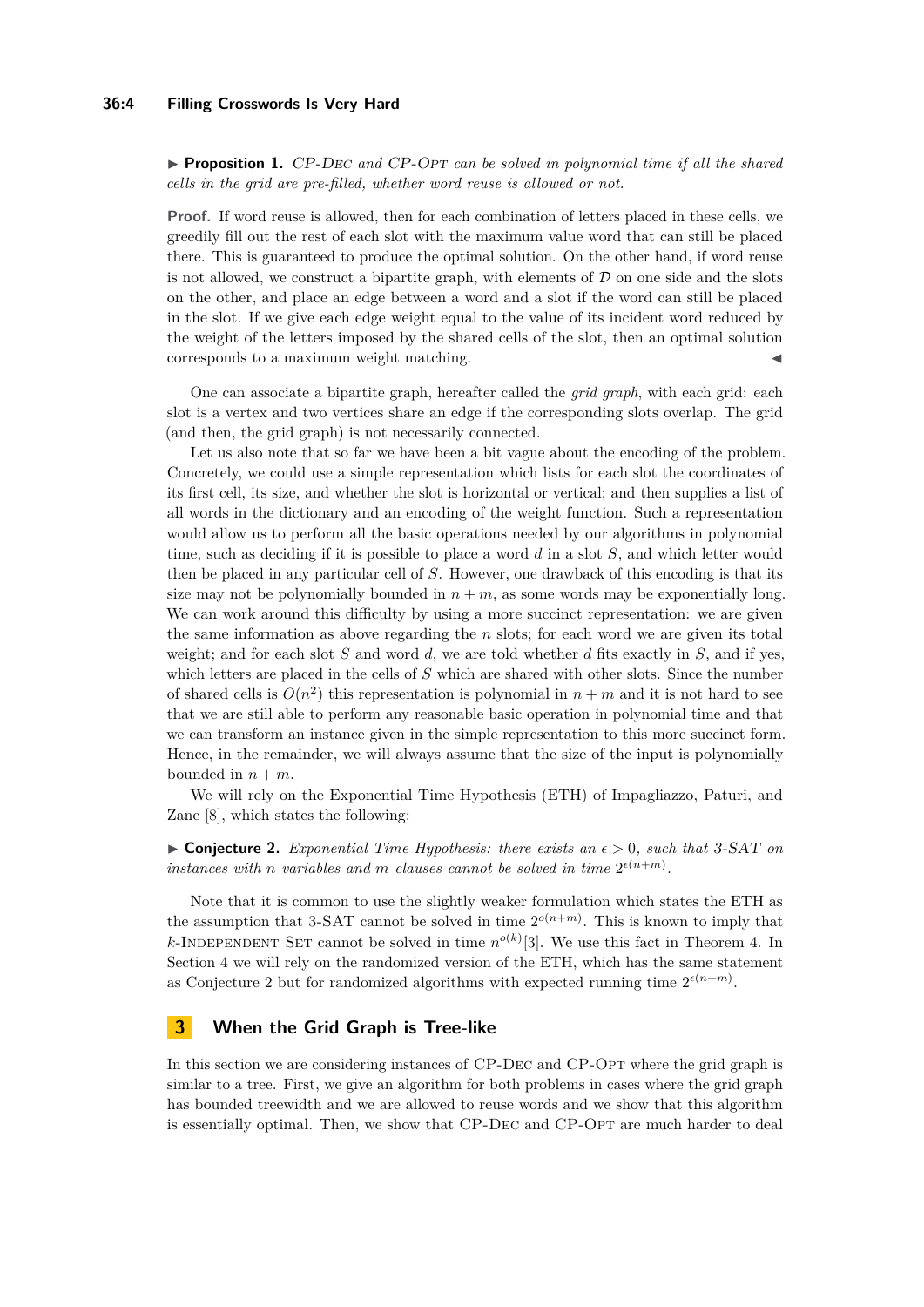with, in the case where we are not allowed to reuse words, by proving that the problems are NP-hard even for instances where the grid graph is just a matching. For the instances such that CP-Dec is NP-hard, we know that CP-Opt is NP-hard. That happens because we can assume that all the letters have weight equal to 1 hence a solution for CP-Dec is an optimal solution for CP-Opt.

### **3.1 Word Reuse**

We propose a dynamic programming algorithm for CP-OPT and hence also for CP-DEC. Note that it can be extended to the case where some cells of the instance are pre-filled.

 $\blacktriangleright$  **Theorem 3.** If we allow word reuse, then CP-OPT can be solved in time  $(m+1)^{tw}(n+m)^{O(1)}$ *on inputs where tw is the treewidth of the grid graph.*

**Proof.** As the techniques we are going to use are standard we are sketching some details. For more details on tree decomposition (definition and terminology) see [\[3,](#page-14-8) Chap. 7]. Assuming that we have a rooted nice tree decomposition of the grid graph, we are going to perform dynamic programming on the nodes of this tree decomposition. For a node  $B_t$  of the given tree decomposition of the grid graph we denote by  $B_t^{\downarrow}$  the set of vertices of the grid graph that appears in the nodes of the subtree with  $B_t$  as a root. Since each vertex of the grid graph corresponds to a slot, we interchangeably mention a vertex of the grid graph and its corresponding slot. In particular, we say that a solution  $\sigma$  assigns words to the vertices of the grid graph, and  $\sigma(v)$  denotes the word assigned to *v*.

For each node  $B_t$  of the tree decomposition we are going to keep all the triplets  $(\sigma, W, W_t)$ such that:

- $\sigma$  is an assignment of words to the vertices of  $B_t$ ;
- *W* is the weight of  $\sigma$  restricted to the vertices appearing in  $B_t$ ;
- and  $W_m$  is the maximum weight, restricted to the vertices appearing in  $B_t^{\downarrow}$ , of an assignment consistent with  $\sigma$ .

In order to create all the possible triplets for all the nodes of the tree decomposition we are going to explore the nodes from leaves to the root. Therefore, each time we visit a node we assume that we have already created the triplets for all its children. Let us explain how we deal with the different types of nodes.

In the Leaf nodes we have no vertices so we keep an empty assignment ( $\sigma$  does not assign any word) and the weights *W* and  $W_m$  are equal to 0.

For an Introduce node *B<sup>t</sup>* we need to take in consideration its child node. Assume that *u* is the introduced vertex; for each triplet  $(\sigma, W, W_m)$  of the child node we are going to create all the triplets  $(\sigma', W', W'_m)$  for the new node as follows. First we find all the words  $d \in \mathcal{D}$ that fit in the corresponding slot of *u* and respect the assignment  $\sigma$  (i.e., if there are cells that are already filled under  $\sigma$  and  $d$  uses these cells then it must have the same letters). We create one triplet  $(\sigma', W', W'_m)$  for each such a *d* as follows:

- We set  $\sigma'(u) := d$  and  $\sigma'(v) := \sigma(v)$  for all  $v \in B_t \setminus \{u\}.$
- We can easily calculate the total weight,  $W'$ , of the words in  $B_t$  where the shared letters  $\mathbf{r}$ are counted only once under the assignment  $\sigma'$ .
- For the maximum weight  $W'_m$  we know that it is increased by the same amount as  $W$ ; so  $\mathcal{L}_{\mathcal{A}}$  $we$  set  $W'_m = W_m + W' - W$ .

Observe that we do not need to consider the intersection with slots whose vertices appear in  $B_t^{\downarrow} \setminus B_t$  as each node of a tree decomposition is a cut set.

Finally, we need to take in consideration that we can leave a slot empty. For this case we create a new word *d*<sup>∗</sup> which, we assume that, fits in all slots and *d*<sup>∗</sup> has weight 0. Because the empty word has weight 0,  $W'$  and  $W'_m$  are identical to  $W$  and  $W_m$  so for each triplet of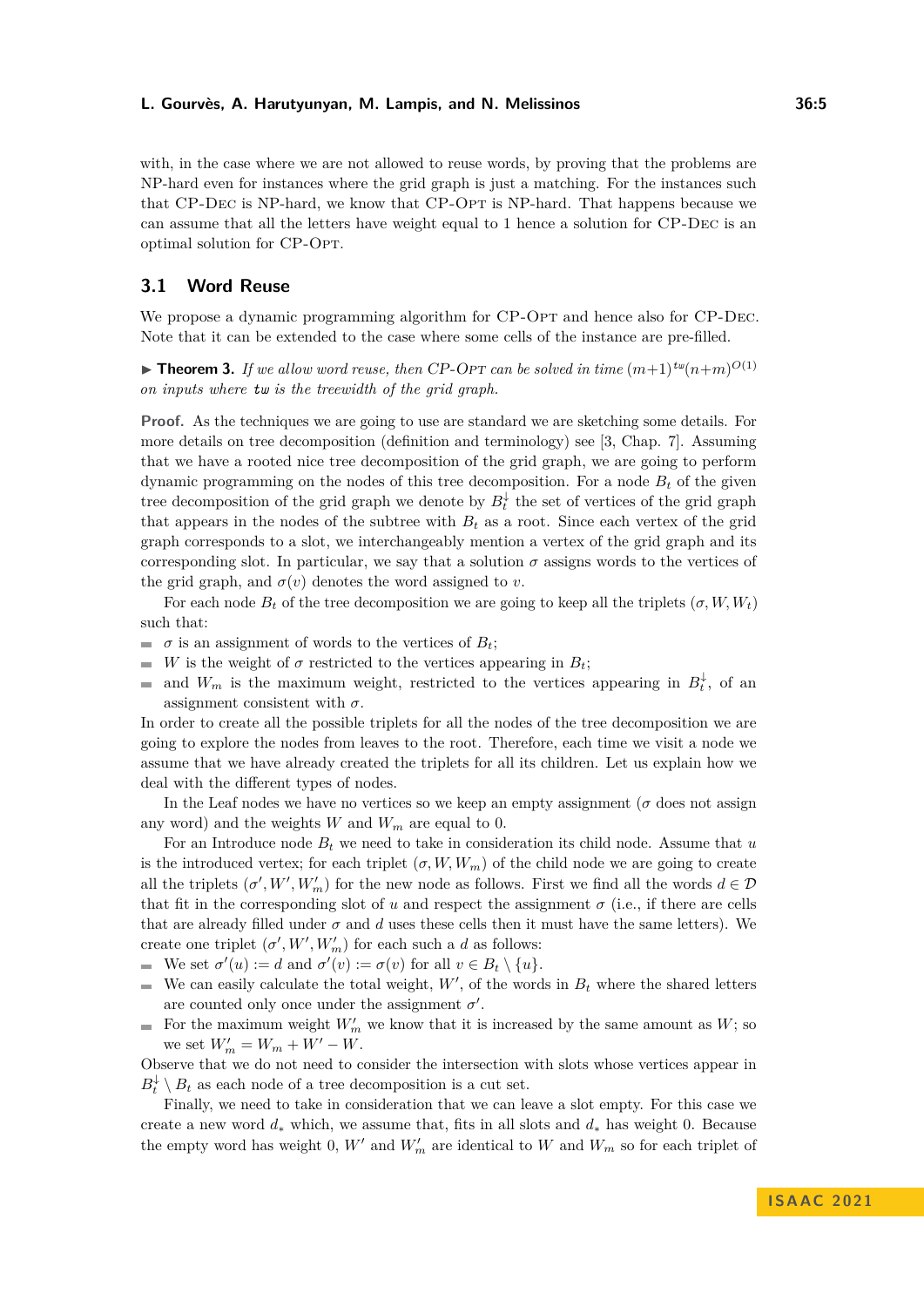### **36:6 Filling Crosswords Is Very Hard**

the child node, we only need to extend  $\sigma$  by assigning  $d_*$  to *u*. In the case we assign the empty word somewhere we will consider that the cells of this slot are empty unless another word  $d \neq d_*$  uses them.

For the Forget nodes we need to restrict the assignments of the child node to the vertex set of the Forget node, as it has been reduced by one vertex (the forgotten vertex), and reduce the weight *W* (which we can calculate easily). The maximum weight is not changed by the deletion.

However, if we restrict the assignments we may end up with several triplets  $(\sigma, W, W_m)$ with identical assignments  $\sigma$ . In that case we are keeping only the triplet with maximum  $W_m$ . Observe that we are allowed to keep only triplets with the maximum  $W_m$  because each node of a tree decomposition is a cut set so the same holds for the Forget nodes. Specifically, the vertices that appear in the nodes higher than a Forget node  $B_t$  of the tree decomposition do not have edges incident to vertices in  $B_t^{\downarrow} \setminus B_t$  so we only care for the assignment in  $B_t$ .

Finally, we need to consider the Join nodes. Each Join node has exactly two children. For each possible assignment *σ* on the vertices of this Join node, we create a triplet iff this *σ* appears in a triplet of both children of the Join node.

Because *W* is related only to the assignment  $\sigma$ , it is easy to see that it will be the same as in the children of the Join node. So we need to find the maximum weight  $W_m$ . Observe that between the vertices that appear in the subtrees of two children of a Join node there are no edges except those incident to the vertices of the Join node. Therefore, we can calculate the maximum weight  $W_m$  as follows: first we consider the maximum weight of each child of the Join node reduced by *W*, we add all these weights and, in the end, we add again the *W*. It is easy to see that this way we consider the weight of the cells appearing in each subtree without those of the slots of the Join node and we add the weight of the words assigned to the vertices of the Join node in the end.

For the running time we need to observe that the number of nodes of a nice tree decomposition is  $O(tw \cdot n)$  and all the other calculations are polynomial in  $n + m$  so we only need to consider the different assignments for each node. Because for each vertex we have  $|\mathcal{D}| + 1$  choices, the number of different assignments for a node is at most  $(|\mathcal{D}| + 1)^{tw+1}$ .

It seems that the algorithm we propose for CP-Dec is essentially optimal, even if we consider a much more restricted case.

<span id="page-5-0"></span>▶ **Theorem 4.** CP-Dec *with word reuse is W[1]-hard parameterized by the number of horizontal slots of the grid, even for alphabets with two letters. Furthermore, under the ETH, no algorithm can solve this problem in time*  $m^{o(k)}$ , where *k is the number of horizontal slots.* 

**Proof.** We perform a reduction from *k*-INDEPENDENT SET, where we are given a graph  $G = (V, E)$  with |*V*| vertices and |*E*| edges and are looking for an independent set of size k. This problem is well-known to be W[1]-hard and not solvable in  $|V|^{o(k)}$  time under the ETH [\[3\]](#page-14-8). We assume without loss of generality that  $|E| \neq k$ . Furthermore, we can safely assume that *G* has no isolated vertices.

We first describe the grid of our construction which fits within an area of  $2k - 1$  lines and  $2|E| - 1$  columns. We construct:

- **1.** *k* horizontal slots, each of length  $2|E| 1$  (so each of these slots is as long horizontally as the whole grid). We place these slots in the unique way so that no two of these slots are in consecutive lines. We number these horizontal slots  $1, \ldots, k$  from top to bottom.
- **2.** |*E*| vertical slots, each of length 2*k* − 1 (so each of these slots is long enough to cover the grid top to bottom). We place these slots in the unique way so that no two of them are in consecutive columns. We number them  $1, \ldots, |E|$  from left to right.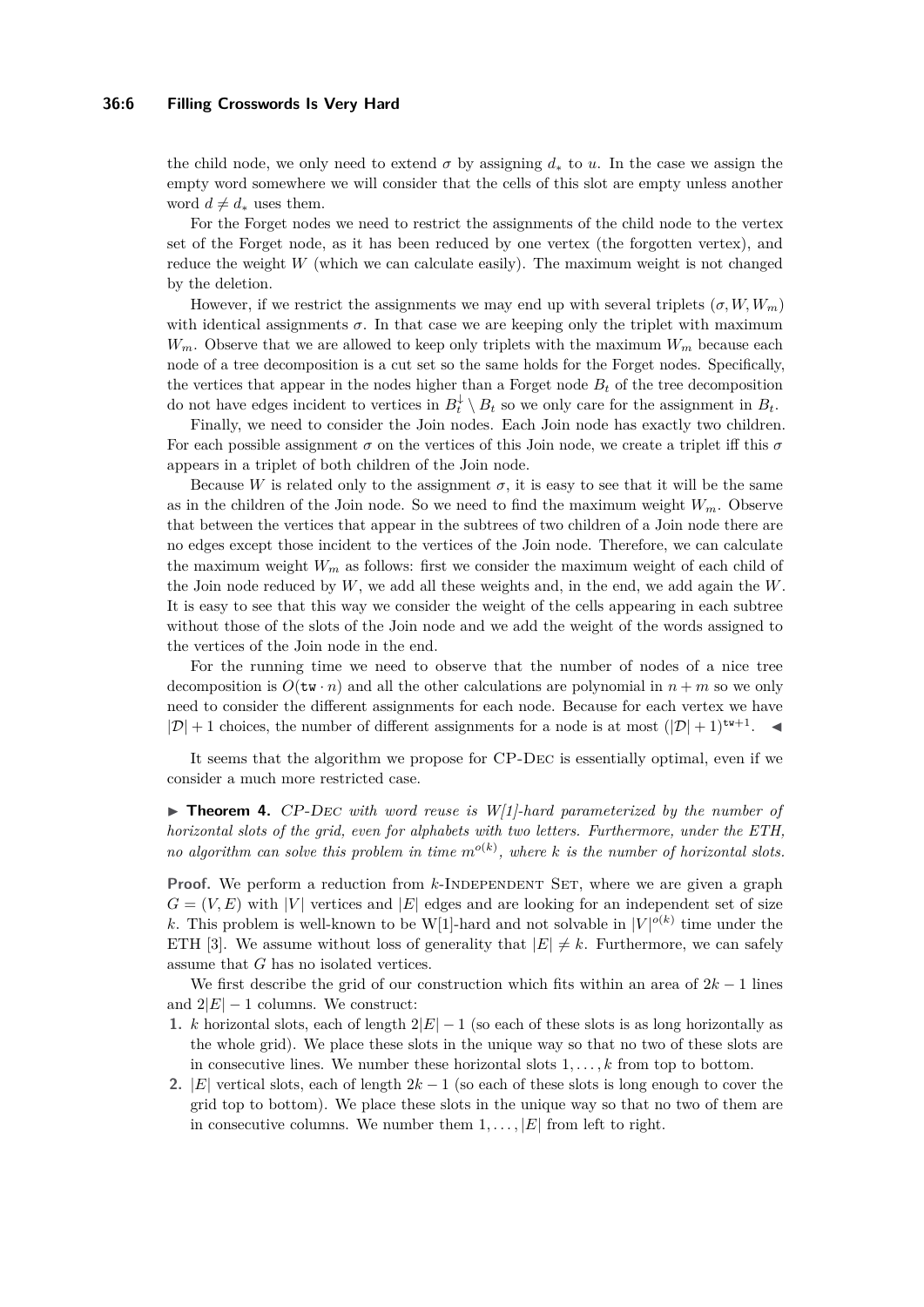Before we describe the dictionary, let us give some intuition about the grid. The main idea is that in the *k* horizontal slots we will place *k* words that signify which vertices we selected from the original graph. Each vertical slot represents an edge of *E*, and we will be able to place a word in it if and only if we have not placed words representing two of its endpoints in the horizontal slots.

Our alphabet has two letters, say 0*,* 1. In the remainder, we assume that the edges of the original graph are numbered, that is,  $E = \{e_1, \ldots, e_{|E|}\}.$  The dictionary is as follows:

- **1.** For each vertex *v* we construct a word of length  $2|E|-1$ . For each  $i \in \{1, \ldots, |E|\}$ , if the edge  $e_i$  is incident on *v*, then the letter at position  $2i - 1$  of the word representing *v* is 1. All other letters of the word representing *v* are 0. Observe that this means that if  $e_i$ is incident on  $v$  and we place the word representing  $v$  on a horizontal slot, the letter  $i$ will appear on the *i*-th vertical slot. Furthermore, the word representing  $v$  has a number of 1s equal to the degree of *v*.
- **2.** We construct  $k + 1$  words of length  $2k 1$ . One of them is simply  $0^{2k-1}$ . The remaining are  $0^{2j-2}10^{2k-2j}$ , for  $j \in \{1,\ldots,k\}$ , that is, the words formed by placing a 1 in an odd-numbered position and 0s everywhere else. Observe that if we place one of these *k* words on a vertical slot, a 1 will be placed on exactly one horizontal slot.

This completes the construction. We now observe that the *k* horizontal slots correspond to a vertex cover of the grid-graph. Therefore, if the reduction preserves the answer, the hardness results for *k*-INDEPENDENT SET transfer to our problem, since we preserve the value of the parameter.

We claim that if there exists an independent set of size *k* in *G*, then it is possible to fill the grid. Indeed, take such a set *S* and for each  $v \in S$  we place the word representing *v* in a horizontal slot. Consider the *i*-th vertical slot. We will place in this slot one of the  $k+1$ words of length  $2k - 1$ . We claim that the vertical slot at this moment contains the letter 1 at most once, and if 1 appears it must be at an odd position (since these are the positions shared with the horizontal slots). If this is true, clearly there is a word we can place. To see that the claim is true, recall that since *S* is an independent set of *k* distinct vertices, there exists at most one vertex in *S* incident on *e<sup>i</sup>* .

For the converse direction, recall that  $|E| \neq k$ . This implies that if there is a way to fill out the whole grid, then words representing vertices must go into horizontal slots and words of length 2*k* − 1 must go into vertical slots. By looking at the words that have been placed in the horizontal slots we obtain a collection of *k* (not necessarily distinct) vertices of *G*. We will prove that these vertices must actually be an independent set of size exactly *k*. To see this, consider the *i*-th vertical slot. If our collection of vertices contained two vertices incident on  $e_i$ , it would have been impossible to fill out the *i*-th vertical slot, since we would need a word with two 1s. Observe that the same argument rules out the possibility that our collection contains the same vertex  $v$  twice, as the column corresponding to any edge  $e_i$ incident on  $v$  would have been impossible to fill.  $\blacksquare$ 

# **3.2 No Word Reuse**

<span id="page-6-0"></span>If a word cannot be reused, then CP-Dec looks more challenging. Indeed, in the following theorem we prove that if reusing words is not allowed, then the problem becomes NP-hard even if the grid graph is acyclic and the alphabet size is 2. (Note that if the alphabet size is 1, the problem is trivial, independent of the structure of the graph).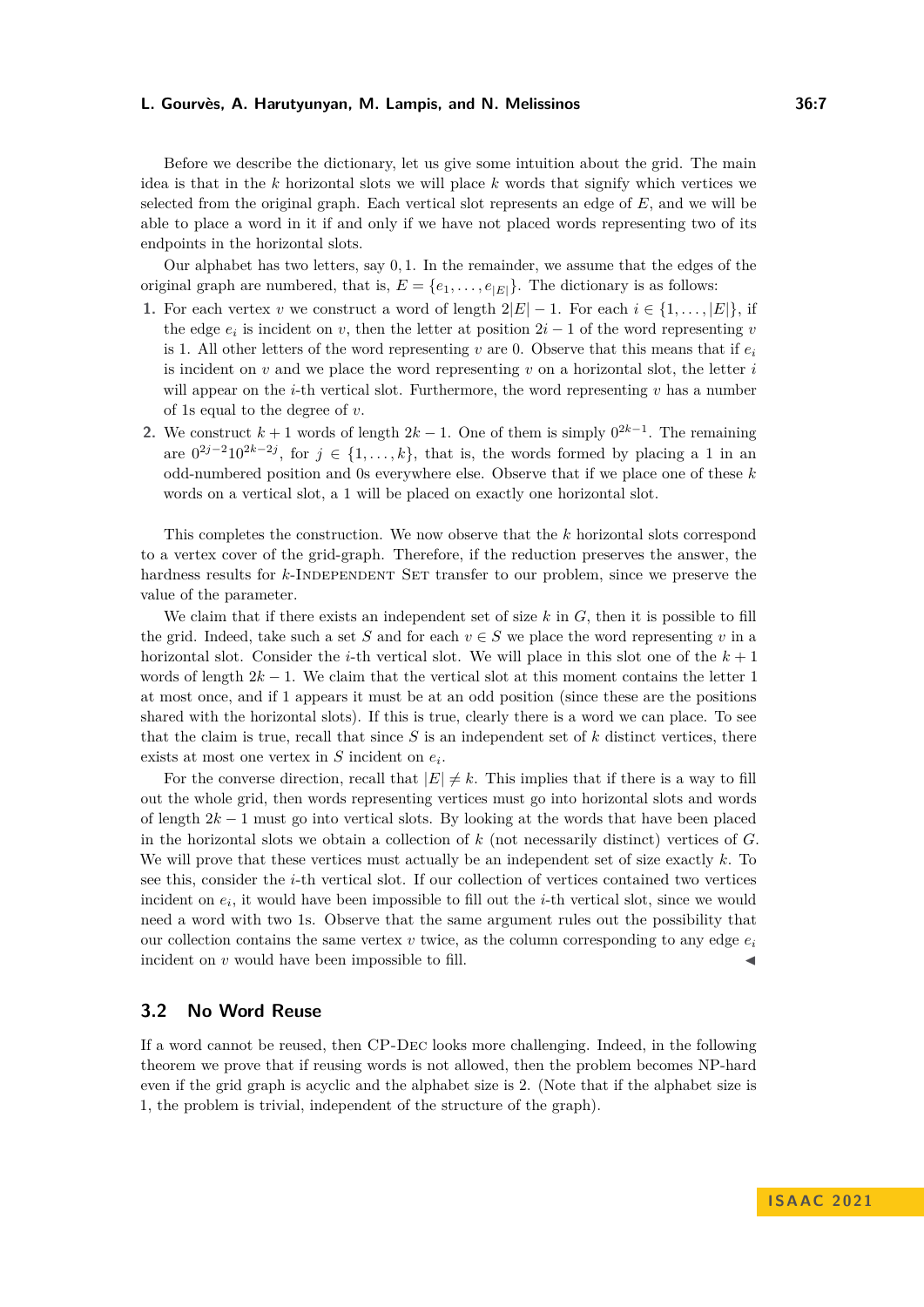### **36:8 Filling Crosswords Is Very Hard**

▶ **Theorem 5.** CP-Dec *is NP-hard, even for instances where all of the following restrictions apply: (i) the grid graph is a union of stars (ii) the alphabet contains only two letters (iii) words cannot be reused.*

**Proof.** We show a reduction from 3-PARTITION. Recall that in 3-PARTITION we are given a collection of 3*n* distinct positive integers  $x_1, \ldots, x_{3n}$  and are asked if it is possible to partition these integers into *n* sets of three integers (triples), such that all triples have the same sum. This problem has long been known to be strongly NP-hard [\[5\]](#page-14-1) and NP-hardness when the integers are distinct was shown by Hulett et al. [\[7\]](#page-14-9). We can assume that  $\sum_{i=1}^{3n} x_i = nB$  and that if a partition exists each triple has sum *B*. Furthermore, we can assume without loss of generality that  $x_i > 6n$  for all  $i \in \{1, \ldots, 3n\}$  (otherwise, we can simply add 6*n* to all numbers and adjust *B* accordingly without changing the answer).

Given an instance of 3-PARTITION as above, we construct a crossword instance as follows. First, the alphabet only contains two letters, say the letters ∗ and !. To construct our dictionary we do the following:

- **1.** For each  $i \in \{1, \ldots, 3n\}$ , we add to the dictionary one word of length  $x_i$  that begins with ! and *n* − 1 words of length *x<sup>i</sup>* that begin with ∗. The remaining letters of these words are chosen in an arbitrary way so that all words remain distinct.
- **2.** For each  $i, j, k \in \{1, \ldots, 3n\}$  with  $i < j < k$  we check if  $x_i + x_j + x_k = B$ . If this is the case, we add to the dictionary the word  $*^{2i-2}$ ! $*^{2j-2i-1}$ ! $*^{2k-2j-1}$ ! $*^{6n-2k}$ . In other words, we constructed a word that has  $*$  everywhere except in positions  $2i - 1$ ,  $2j - 1$ , and  $2k - 1$ . The length of this word is  $6n - 1$ . Let *f* be the number of words added to the dictionary in this step. We have  $f \leq \binom{3n}{3} = O(n^3)$ .

We now also need to specify our grid. We first construct f horizontal slots, each of length  $6n - 1$ . Among these f slots, we select *n*, which we call the "interesting" horizontal slots. For each interesting horizontal slot, we construct 3*n* vertical slots, such that the *i*-th of these slots has length  $x_i$  and its first cell is the cell in position  $2i - 1$  of the interesting horizontal slot. This completes the construction, which can clearly be carried out in polynomial time. Observe that the first two promised restrictions are satisfied as we have an alphabet with two letters and each vertical slot intersects at most one horizontal slot (so the grid graph is a union of stars).

We claim that if there exists a partition of the original instance, then we can place all the words of the dictionary on the grid. Indeed, for each  $i, j, k \in \{1, ..., 3n\}$  such that  ${x_i, x_j, x_k}$  is one of the triples of the partition, we have constructed a word of length  $6n - 1$ corresponding to the triple  $(i, j, k)$ , because  $x_i + x_j + x_k = B$ . We place each of these *n* words on an interesting horizontal slot and we place the remaining words of length 6*n* − 1 on the non-interesting horizontal slots. Now, for every  $i \in \{1, \ldots, 3n\}$  we have constructed *n* words, one starting with ! and  $n-1$  starting with  $*$ . We observe that among the interesting horizontal slots, there is one that contains the letter ! at position 2*i*−1 (the one corresponding to the triple containing  $x_i$  in the partition) and  $n-1$  containing the letter  $*$  at position  $2i-1$ . By construction, the vertical slots that begin in these positions have length  $x_i$ . Therefore, we can place all  $n$  words corresponding to  $x_i$  on these vertical slots. Proceeding in this way we fill the whole grid, fulfilling the third condition.

For the converse direction, suppose that there is a way to fill the whole grid. Then, vertical slots must contain words that were constructed in the second step and represent integers  $x_i$ , while horizontal slots must contain words constructed in the first step (this is a consequence of the fact that  $x_i > 6n$  for all  $i \in \{1, \ldots, 3n\}$ . We consider the *n* interesting horizontal slots. Each such slot contains a word that represents a triple  $(i, j, k)$  with  $x_i + x_j + x_k = B$ .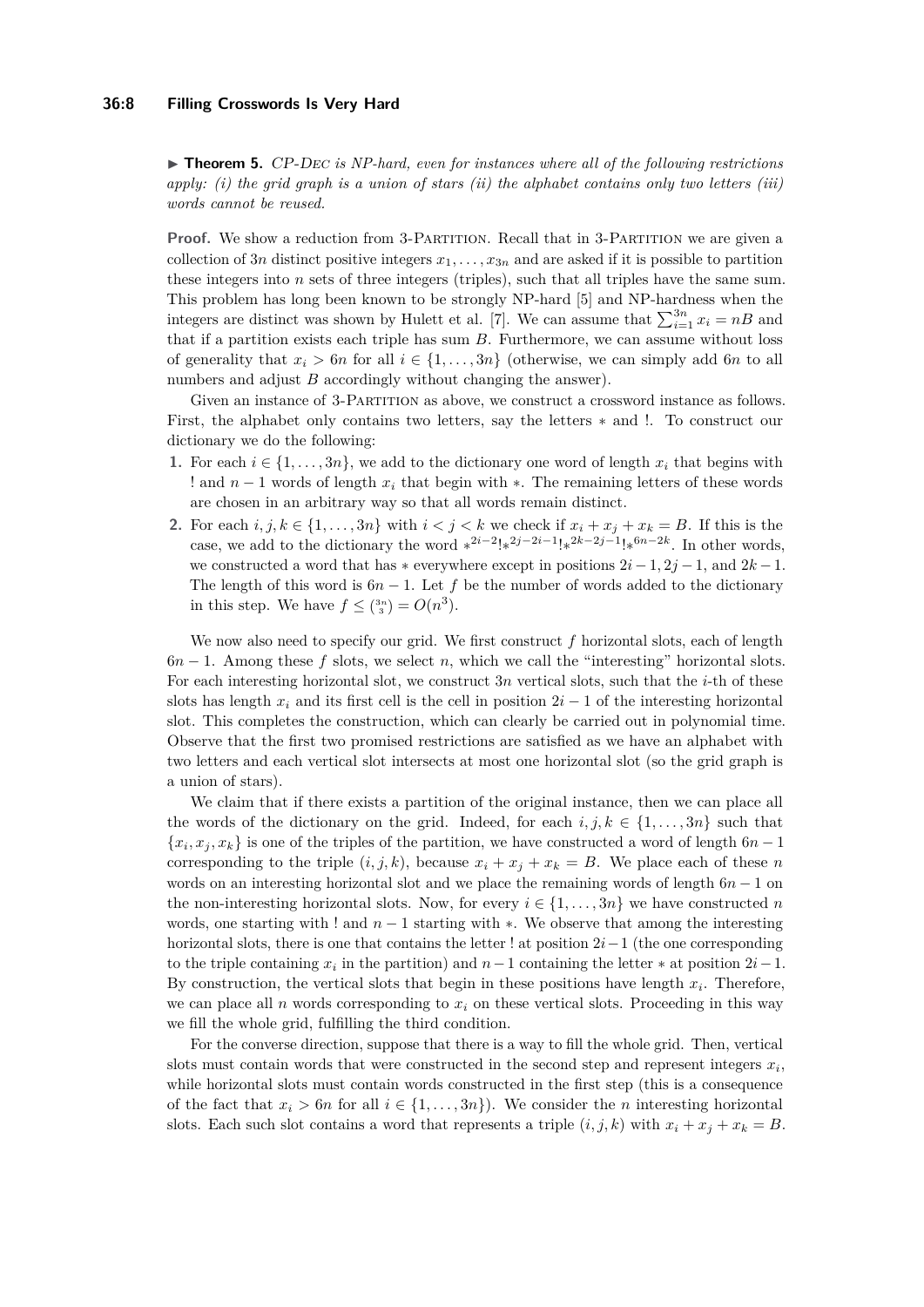We therefore collect these *n* triples and attempt to construct a partition from them. To do this, we must prove that each  $x_i$  must belong to exactly one of these triples. However, recall that we have exactly *n* words of length  $x_i$  (since all integers of our instance are distinct) and exactly *n* vertical slots of this length. We conclude that exactly one vertical slot must have ! as its first letter, therefore  $x_i$  appears in exactly one triple and we have a proper partition.

Actually, the problem remains NP-hard even in the case where the grid graph is a matching and the alphabet contains three letters. This is proved for grid graphs composed of  $\mathcal T$ s, where a  $\mathcal T$  is a horizontal slot solely intersected by the first cell of a vertical slot.

<span id="page-8-0"></span>▶ **Theorem 6.** CP-Dec *is NP-hard, even for instances where all of the following restrictions apply: (i) each word can be used only once (ii) the grid is consisted only by*  $\mathcal{T}s$  and *(iii) the alphabet contains only three letters.*

<span id="page-8-3"></span>▶ Remark 7. Theorem [4](#page-5-0) can be adjusted to work also for the case where word reuse is not allowed. We simply need to add a suffix of length log *m* to all words of length 2*k* − 1 and add rows to the grid accordingly. Hence, under the ETH, no algorithm can solve this problem in time  $m^{o(k)}$ , where *k* is the number of horizontal slots.

Finally, observe that by filling the slots of a vertex cover of the grid graph, all the shared cells are pre-filled. Since there are at most  $m^k$  (where  $k$  is the size of the vertex cover) ways to assign words to these slots, by Proposition [1,](#page-2-0) we get the following corollary.

▶ **Corollary 8.** *Given a vertex cover of size k of the grid graph we can solve* CP-Dec and CP-Opt in time  $m^k(n+m)^{O(1)}$ . Furthermore, as vertex cover we can take the set of *horizontal slots.*

Therefore, the bound given in Remark [7](#page-8-3) for the parameter vertex cover is tight.

### <span id="page-8-2"></span>**4 Parameterized by Total Number of Slots**

In this section we consider a much more restrictive parameterization of the problem: we consider instances where the parameter is *n*, the total number of slots. Recall that in Theorem [4](#page-5-0) (and Remark [7\)](#page-8-3) we already considered the complexity of the problem parameterized by the number of *horizontal* slots of the instance. We showed that this case of the problem cannot be solved in  $m^{o(k)}$  and that an algorithm with running time roughly  $m^k$  is possible whether word reuse is allowed or not.

Since parameterizing by the number of horizontal slots is not sufficient to render the problem FPT, we therefore consider our parameter to be the total number of slots. This is, finally, sufficient to obtain a simple FPT algorithm.

<span id="page-8-1"></span>▶ **Corollary 9.** *There is an algorithm that solves CP-DEC and CP-OPT in time*  $O^*(\ell^{n^2/4})$ *, where n is the total number of slots and ℓ the size of the alphabet, whether word reuse is allowed or not.*

Even though the running time guaranteed by Corollary [9](#page-8-1) is FPT for parameter *n*, we cannot help but observe that the dependence on *n* is rather disappointing, as our algorithm is exponential *in the square* of *n*. It is therefore a natural question whether an FPT algorithm for this problem can achieve complexity  $2^{o(n^2)}$ , assuming the alphabet size is bounded. The main result of this section is to establish that this is likely to be impossible.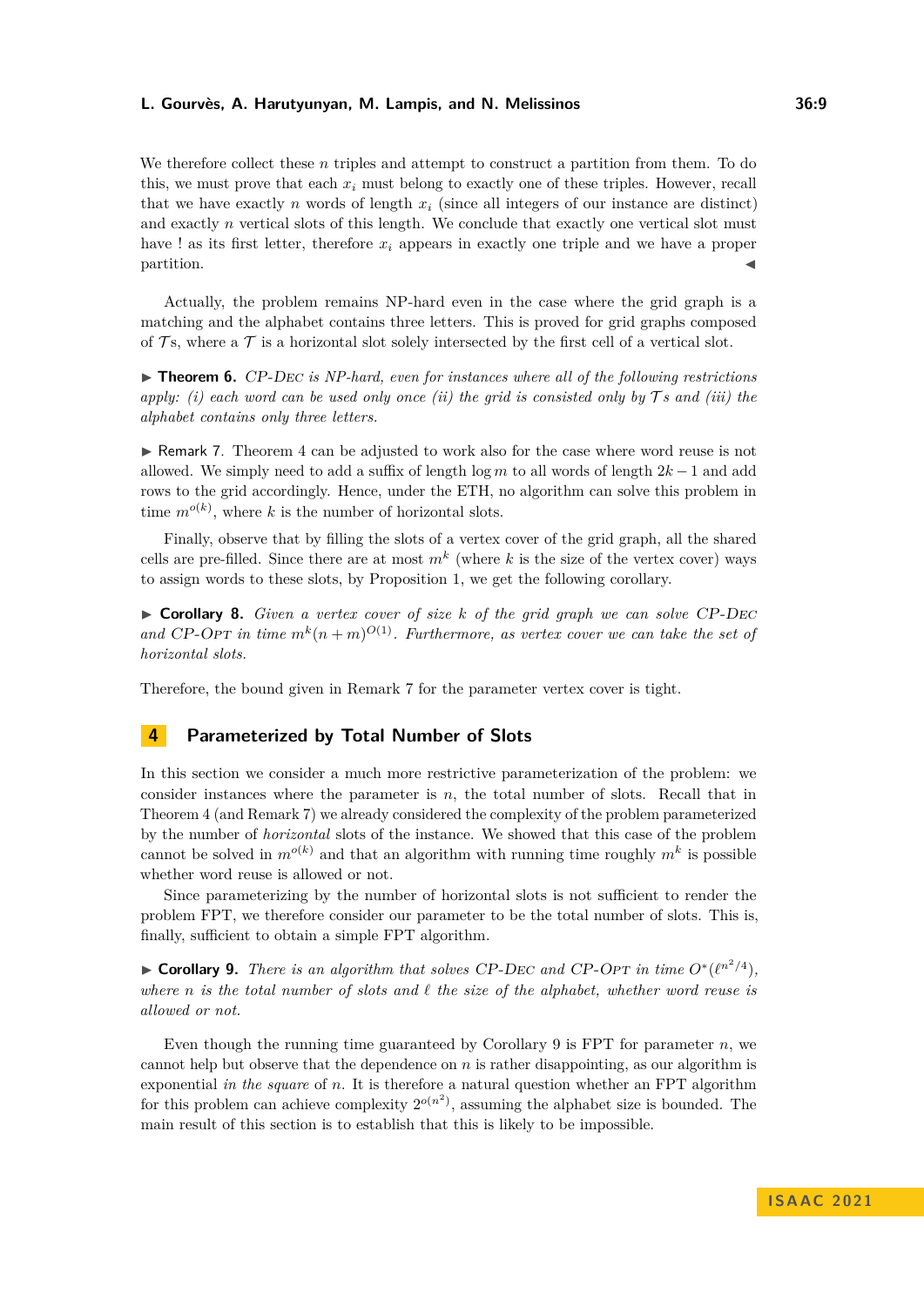### **36:10 Filling Crosswords Is Very Hard**

**Overview.** Our hardness proof consists of two steps. In the first step we reduce  $3-SAT$  to a version of the same problem where variables and clauses are partitioned into  $O(\sqrt{n+m})$ groups, which we call Sparse 3-SAT. The key property of this intermediate problem is that interactions between groups of variables and groups of clauses are extremely limited. In particular, for each group of variables  $V_i$  and each group of clauses  $C_j$ , at most one variable of  $V_i$  appears in a clause of  $C_i$ . We obtain this rather severe restriction via a randomized reduction that runs in expected polynomial time. The second step is to reduce Sparse 3-SAT to CP-DEC. Here, every horizontal slot will represent a group of variables and every vertical slot a group of clauses, giving  $O(\sqrt{n+m})$  slots in total. Hence, an algorithm for CP-Dec whose dependence on the total number of slots is subquadratic in the exponent will imply a sub-exponential time (randomized) algorithm for 3-SAT. The limited interactions between groups of clauses and variables will be key in allowing us to execute this reduction using a *binary* alphabet.

Let us now define our intermediate problem.

▶ **Definition 10.** *In* Sparse 3-SAT *we are given an integer n which is a perfect square and a* 3-SAT *formula ϕ with at most n variables and at most n clauses, such that each variable appears in at most* 3 *clauses. Furthermore, we are given a partition of the set of variables V and the set of clauses C into*  $\sqrt{n}$  *sets*  $V_1, \ldots, V_{\sqrt{n}}$  *and*  $C_1, \ldots, C_{\sqrt{n}}$  *of size at most*  $\sqrt{n}$  *each, such that for all*  $i, j \in [\sqrt{n}]$  *the number of variables of*  $V_i$  *which appear in at least one clause of*  $C_i$  *is at most one.* 

Now, we are going to prove the hardness of Sparse 3-SAT, which is the first step of our reduction.

<span id="page-9-1"></span>▶ **Lemma 11.** *Suppose the randomized ETH is true. Then, there exists an ϵ >* 0 *such that* SPARSE 3-SAT cannot be solved in time  $2^{\epsilon n}$ .

We are now ready to prove the main theorem of this section.

<span id="page-9-0"></span>▶ **Theorem 12.** *Suppose the randomized ETH is true. Then, there exists an ϵ >* 0 *such that* CP-DEC on instances with a binary alphabet cannot be solved in time  $2^{\epsilon n^2} \cdot m^{O(1)}$ . This *holds also for instances where all slots have distinct sizes (so words cannot be reused).*

**Proof.** Suppose for the sake of contradiction that for any fixed  $\epsilon > 0$ , CP-DEC on instances with a binary alphabet can be solved in time  $2^{\epsilon n^2} \cdot m^{O(1)}$ . We will then contradict Lemma [11.](#page-9-1) In particular, we will show that for any  $\epsilon'$  we can solve SPARSE 3-SAT in time  $2^{\epsilon' N}$ , where *N* is the upper bound on the number of variables and clauses. Fix some  $\epsilon' > 0$  and suppose that  $\phi$  is an instance of SPARSE 3-SAT with at most *N* variables and at most *N* clauses, where *N* is a perfect square. Recall that the variables are given partitioned into  $\sqrt{N}$  sets, *V*<sub>1</sub>*,* . . . ,  $V_{\sqrt{N}}$  and the clauses partitioned into  $\sqrt{N}$  sets  $C_1, \ldots, C_{\sqrt{N}}$ . In the remainder, when we write  $V(C_j)$  we will denote the set of variables that appear in a clause of  $C_j$ . Recall that the partition satisfies the property that for all  $i, j \in [\sqrt{N}]$  we have  $|V_i \cap V(C_j)| \leq 1$ . Suppose that the variables of  $\phi$  are ordered  $x_1, x_2, \ldots, x_N$ .

We construct a grid as follows: for each group  $V_i$  we construct a horizontal slot and for each group  $C_j$  we construct a vertical slot, in a way that all slots have distinct lengths. More precisely, the *i*-th horizontal slot, for  $i \in [\sqrt{N}]$  is placed on row  $2i - 1$ , starts in the first column and has length  $2\sqrt{N+2i}$ . The *j*-th vertical slot is placed in column  $2j-1$ , starts in the first row and has length  $5\sqrt{N} + 2j$ . (As usual, we number the rows and columns top-to-bottom and left-to-right). Observe that all horizontal slots intersect all vertical slots; in particular, the cell in row  $2i - 1$  and column  $2j - 1$  is shared between the *i*-th horizontal and *j*-th vertical slot, for  $i, j \in [\sqrt{N}]$ . We define  $\mathcal L$  to contain two letters  $\{0, 1\}$ .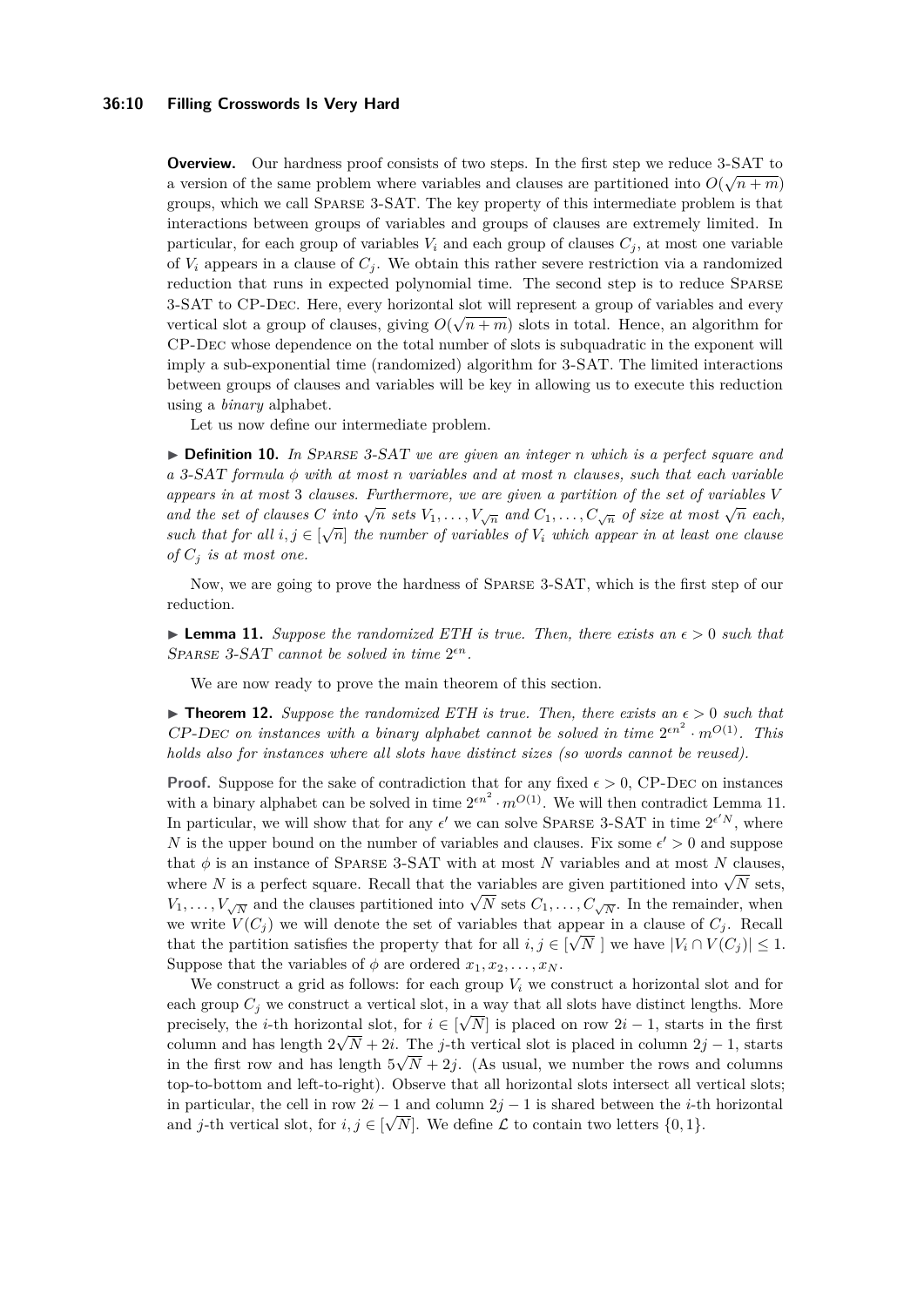What remains is to describe the dictionary.

- √ For each  $i \in [$ *N*] and for each assignment function  $\sigma : V_i \to \{0,1\}$  we construct a word  $\equiv$  $w_{\sigma}$  of length  $2\sqrt{N+2i}$ . The word  $w_{\sigma}$  has the letter 0 in all positions, except positions 2*j* − 1, for *j* ∈ [ $\sqrt{N}$ ]. For each such *j*, we consider  $\sigma$  restricted to  $V_i \cap V(C_j)$ . By the properties of SPARSE 3-SAT, we have  $|V_i \cap V(C_i)| \leq 1$ . If  $V_i \cap V(C_i) = \emptyset$  then we place letter 0 in position  $2j - 1$ ; otherwise we set in position  $2j - 1$  the letter that corresponds to the value assigned by  $\sigma$  to the unique variable of  $V_i \cap V(C_j)$ .
- $\equiv$ For each  $j \in [\sqrt{N}]$  and for each *satisfying* assignment function  $\sigma : V(C_j) \to \{0,1\}$ , that is, every assignment function that satisfies all clauses of  $C_j$ , we construct a word  $w'_\sigma$  of length  $5\sqrt{N} + 2j$ . The word  $w'_\sigma$  has the letter 0 in all positions, except positions  $2i - 1$ , for  $i \in [\sqrt{N}]$ . For each such *i*, we consider  $\sigma$  restricted to  $V_i \cap V(C_j)$ . If  $V_i \cap V(C_j) = \emptyset$ then we place letter 0 in position  $2i - 1$ ; otherwise we set in position  $2i - 1$  the letter that corresponds to the value assigned by  $\sigma$  to the unique variable of  $V_i \cap V(C_i)$ .

The construction is now complete. We claim that if  $\phi$  is satisfiable, then it is possible to fill out the grid we have constructed. Indeed, fix a satisfying assignment  $\sigma$  to the variables of  $\phi$ . For each  $i \in [\sqrt{N}]$  let  $\sigma_i$  be the restriction of  $\sigma$  to  $V_i$ . We place in the *i*-th horizontal slot the word  $w_{\sigma_i}$ . Similarly, for each  $j \in [\sqrt{N}]$  we let  $\sigma'_j$  be the restriction of  $\sigma$  to  $V(C_j)$  and place  $w'_{\sigma'_j}$  in the *j*-th vertical slot. Now if we examine the cell shared by the *i*-th horizontal and *j*-th vertical slot, we can see that it contains a letter that represents  $\sigma$  restricted to (the unique variable of)  $V_i \cap V(C_i)$  or 0 if  $V_i \cap V(C_i) = \emptyset$ , and both the horizontal and vertical word place the same letter in that cell.

For the converse direction, if the grid is filled, we can extract an assignment  $\sigma$  for the variables of  $\phi$  as follows: for each  $x \in V_i$  we find a  $C_j$  such that  $x$  appears in some clause of  $C_i$  (we can assume that every variable appears in some clause). We then look at the cell shared between the *i*-th horizontal and the *j*-th vertical slot. The letter we have placed in that cell gives an assignment for the variable contained  $V_i \cap V(C_j)$ , that is *x*. Having extracted an assignment to all the variables, we claim it must satisfy  $\phi$ . If not, there is a group  $C_i$  that contains an unsatisfied clause. Nevertheless, in the *j*-th vertical slot we have placed a word that corresponds to a *satisfying* assignment for the clauses of  $C_j$ , call it  $\sigma_j$ . Then  $\sigma_j$  must disagree with  $\sigma$  in a variable x that appears in  $C_j$ . Suppose this variable is part of *V<sup>i</sup>* . Then, this would contradict the fact that we extracted an assignment for *x* from the word placed in the *i*-th horizontal slot.

Observe that the new instance has  $n = 2\sqrt{N}$  slots. If there exists an algorithm that solves CP-DEC in time  $2^{\epsilon n^2} m^{O(1)}$  for any  $\epsilon > 0$ , we set  $\epsilon = \epsilon'/8$  (so  $\epsilon$  only depends on  $\epsilon'$ ) and execute this algorithm on the constructed instance. We observe that  $m \leq 2$ √  $\frac{X}{N}$ .  $7^{\sqrt{N}}$ , and that  $2^{\epsilon n^2} \leq 2^{\epsilon' N/2}$ . Assuming that *N* is sufficiently large, using the supposed algorithm for CP-DEC we obtain an algorithm for SPARSE 3-SAT with complexity at most  $2^{\epsilon' N}$ . Since we can do this for arbitrary  $\epsilon'$ , this contradicts the randomized ETH.  $\blacktriangleleft$ 

# <span id="page-10-0"></span>**5 Approximability of CP-Opt**

This section begins with a  $\left(\frac{1}{2} + O(\frac{1}{n})\right)$ -approximation algorithm which works when words can, or cannot, be reused. After that, we prove that under the unique games conjecture, an approximation algorithm with a significantly better ratio is unlikely.

▶ **Theorem 13.** CP-Opt is  $(\frac{1}{2} + \frac{1}{2(\epsilon n+1)})$ -approximable in polynomial time, for all  $\epsilon \in (0,1]$ .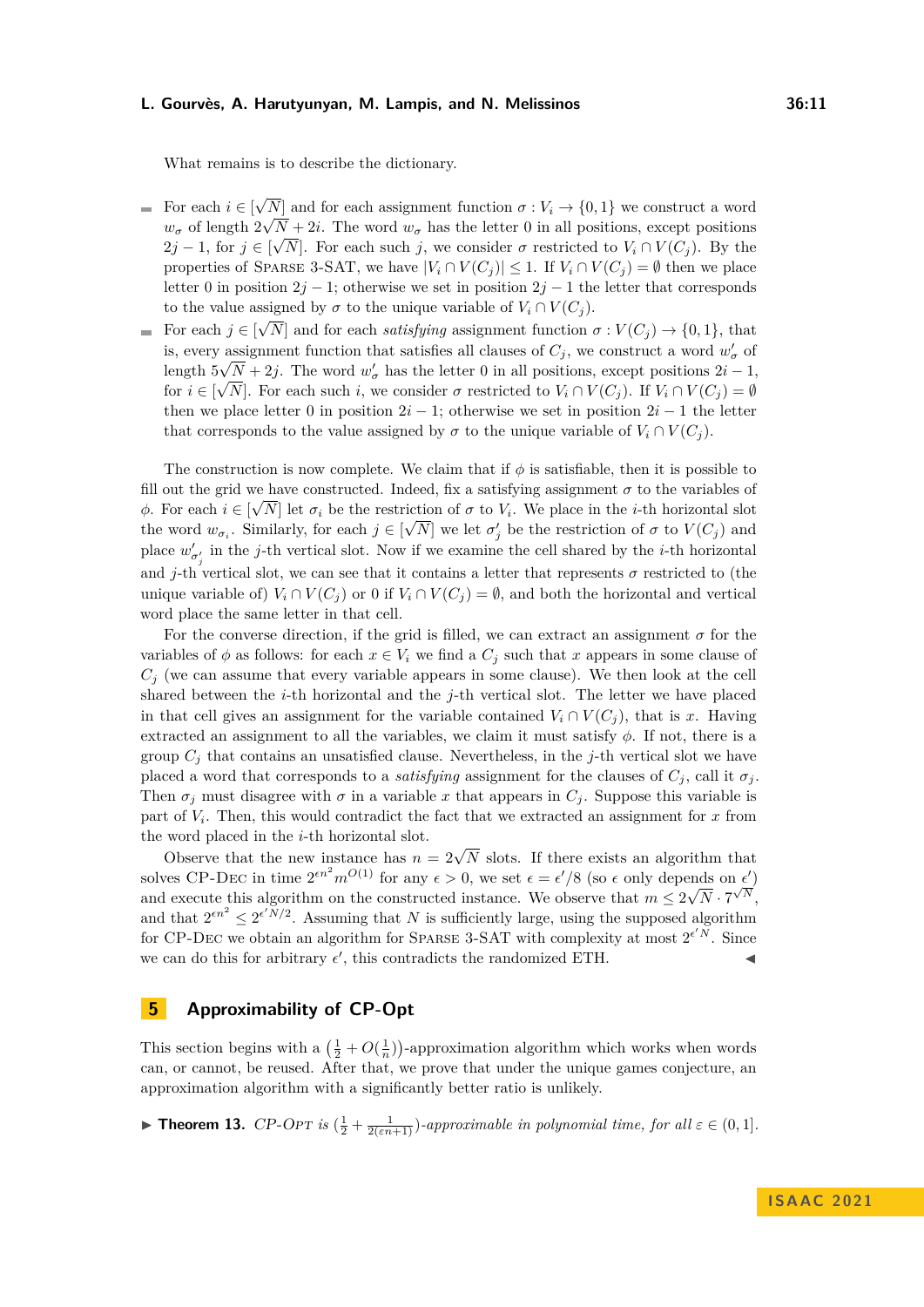### **36:12 Filling Crosswords Is Very Hard**

**Proof.** Fix some  $\varepsilon \in (0,1]$ . Let  $k_v := \min(\left[\frac{1}{\varepsilon}\right], n - h)$  and  $r_v := \left\lceil \frac{n-h}{k_v} \right\rceil$ , where *h* is the number of horizontal slots in the grid. Create  $r_v$  groups of vertical slots  $G_1, \ldots, G_{r_v}$  such that  $|G_i| \leq k_v$  for all  $i \in [r_v]$  and  $G_1 \cup \ldots \cup G_{r_v}$  covers the entire set of vertical slots. For each  $G_i$ , guess an optimal choice of words, i.e., identical to a global optimum, and complete this partial solution by filling the horizontal slots (use the aforementioned matching technique where the words selected for  $G_i$  are excluded from  $\mathcal{D}$ ). Each slot of  $\bigcup_{j\neq i} G_j$  gets the empty word.

Since  $|G_i| \leq k_v$ , guessing an optimal choice of words for  $G_i$  by brute force requires at most  $m^{k_v}$  combinations. This is done  $r_v$  times (once for each  $G_i$ ). The maximum matching runs in time  $O((m+n)^2 \cdot mn)$ . In all, the time complexity of the algorithm is  $O(m^{k_v} \cdot r_v \cdot (m+n)^2 \cdot mn) \leq O(m^{1/\varepsilon} \cdot \varepsilon n \cdot (m+n)^2 \cdot mn).$ 

Assume that, given an optimal solution,  $W_H^*$  and  $W_V^*$  are the total weight of the words assigned to the horizontal and vertical slots, respectively, both including the shared cells. Furthermore, let  $W_S^*$  be the weight of the letters assigned to the shared cells in the optimal solution. Observe that the weight of the optimal solution is  $W_H^* + W_V^* - W_S^*$  and the weight of our solution is at least  $W_H^* + \frac{1}{r_v}(W_V^* - W_S^*)$ .

We repeat the same process, but the roles of vertical and horizontal slots are interchanged. Fix a parameter  $k_h := \min(\lceil \frac{1}{\varepsilon} \rceil, h)$ . Create  $r_h := \lceil \frac{h}{k_h} \rceil$  groups of horizontal slots  $G_1, \ldots, G_{r_h}$ such that  $|G_i| \leq k_h$  for all  $i \in [r_h]$  and  $G_1 \cup \ldots \cup G_{r_h}$  covers the entire set of horizontal slots. For each  $G_i$ , guess an optimal choice of words and complete this partial solution by filling the vertical slots. Each slot of  $\bigcup_{j\neq i} G_j$  gets the empty word.

Using the same arguments as above, we can conclude that the time complexity is  $O(m^{1/\varepsilon} \cdot \varepsilon n \cdot (m+n)^2 \cdot mn)$  and that we return a solution of weight at least  $W_V^* + \frac{1}{r_h}(W_H^* - W_S^*)$ .

Finally, between the two solutions, we return the one with the greater weight. It remains to argue about the approximation ratio. We need to consider two cases:  $W_H^* \geq W_V^*$  and  $W_V^* > W_H^*$ .

Suppose  $W_H^* \geq W_V^*$ . The first approximate solution has value  $W_H^* + \frac{1}{r_v}(W_V^* - W_S^*) \geq$  $\frac{1+1/r_v}{2}(W_H^* + W_V^* - W_S^*)$ . If  $k_v = n-h$  then  $r_v = 1$  and our approximation ratio is 1. Otherwise,  $k_v = \lceil \frac{1}{\varepsilon} \rceil$  and  $r_v = \lceil \frac{n-h}{\lceil 1/\varepsilon \rceil} \rceil \leq \frac{n-h}{\lceil 1/\varepsilon \rceil} + 1 = \frac{n-h+\lceil 1/\varepsilon \rceil}{\lceil 1/\varepsilon \rceil}$ . It follows that  $\frac{1}{r_v} \geq \frac{\lceil 1/\varepsilon \rceil}{n-h+\lceil 1/\varepsilon \rceil}$  $\frac{|1/\varepsilon|}{n-h+[1/\varepsilon]}$ . Use  $n - h + \lceil 1/\varepsilon \rceil \leq n + \frac{1}{\varepsilon}$  and  $\lceil 1/\varepsilon \rceil \geq 1/\varepsilon$  to get that  $\frac{1}{r_v} \geq \frac{1/\varepsilon}{n+1/\varepsilon} = \frac{1}{\varepsilon n+1}$ . Our approximation ratio is at least  $\frac{1+1/(\varepsilon n+1)}{2}$ .

Suppose  $W_V^* > W_H^*$ . The second approximate solution has value  $W_V^* + \frac{1}{r_h}(W_H^* - W_S^*)$  $\frac{1+1/r_h}{2}(W_H^* + W_V^* - W_S^*)$ . If  $k_h = h$ , then our approximation ratio is 1. Otherwise,  $k_h = \lceil \frac{1}{\varepsilon} \rceil$ and, using the same arguments, our approximation ratio is at least  $\frac{1+1/(\varepsilon n+1)}{2}$ .

Note that  $\frac{1+1/(\varepsilon n+1)}{2} \leq 1$ . In all, we have a  $\frac{1+1/(\varepsilon n+1)}{2}$ -approximate solution in  $O(m^{1/\varepsilon})$ .  $\epsilon n \cdot (m+n)^2 \cdot mn$  for all  $\epsilon \in (0,1].$ 

The previous approximation algorithm only achieves an approximation ratio of  $\frac{1}{2} + O(\frac{1}{n})$ , which tends to  $\frac{1}{2}$  as *n* increases. At first glance this is quite disappointing, as someone can observe that a ratio of  $\frac{1}{2}$  is achievable simply by placing words only on the horizontal or the vertical slots of the instance. Nevertheless, we are going to show that this performance is justified, as improving upon this trivial approximation ratio would falsify the Unique Games Conjecture (UGC).

Before we proceed, let us recall some relevant definitions regarding Unique Games. The UNIQUE LABEL COVER problem is defined as follows: we are given a graph  $G = (V, E)$ , with some arbitrary total ordering  $\prec$  of *V*, an integer *R*, and for each  $(u, v) \in E$  with  $u \prec v$  a 1-to-1 constraint  $\pi_{(u,v)}$  which can be seen as a permutation on [*R*]. The vertices of *G* are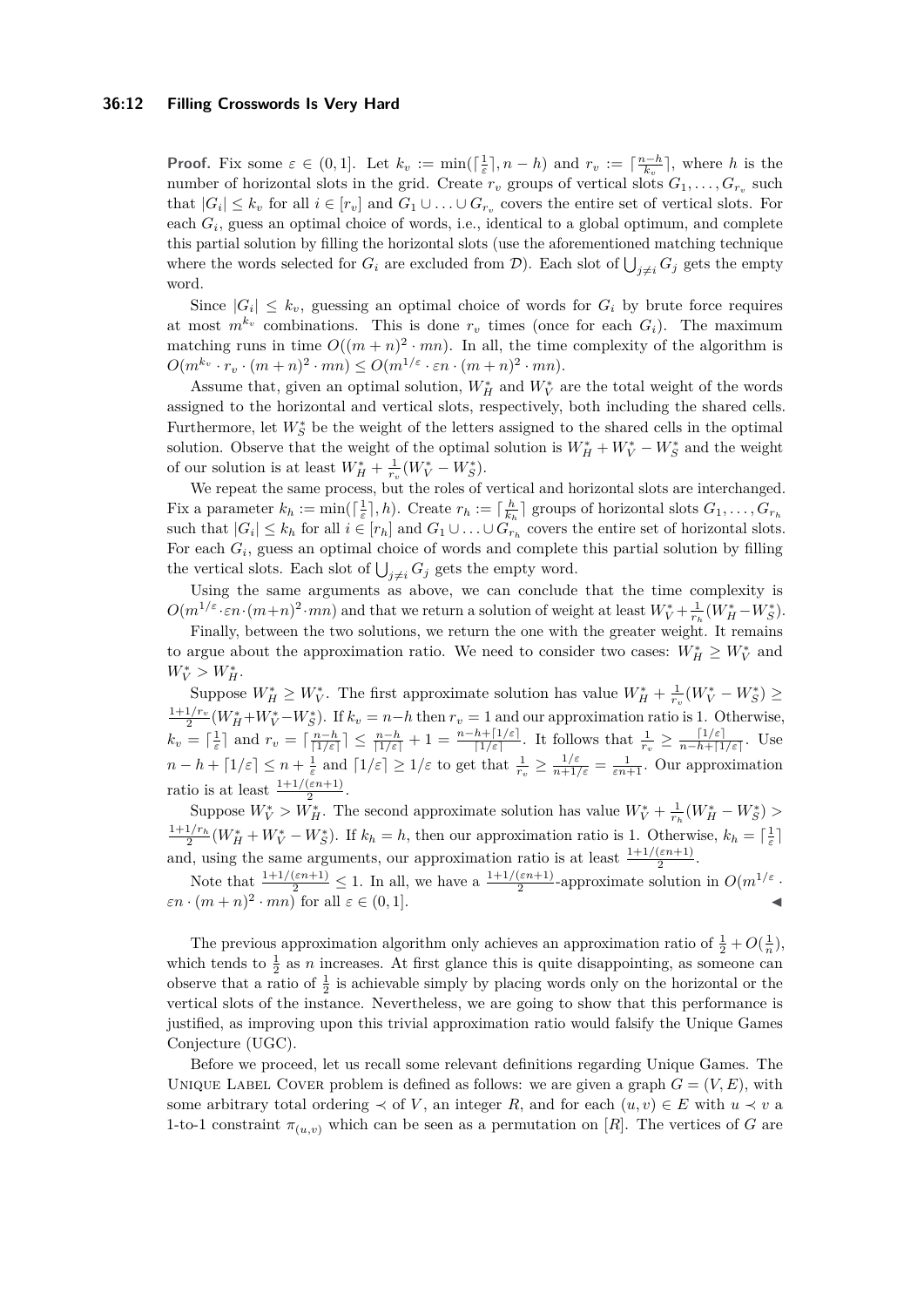considered as variables of a constraint satisfaction problem, which take values in [*R*]. Each constraint  $\pi_{(u,v)}$  defines for each value of *u* a unique value that must be given to *v* in order to satisfy the constraint. The goal is to find an assignment to the variables that satisfies as many constraints as possible. The Unique Games Conjecture states that for all  $\epsilon > 0$ , there exists  $R$ , such that distinguishing instances of UNIQUE LABEL COVER for which it is possible to satisfy a  $(1 - \epsilon)$ -fraction of the constraints from instances where no assignment satisfies more than an  $\epsilon$ -fraction of the constraints is NP-hard. In this section we will need a slightly different version of this conjecture, which was defined by Khot and Regev as the Strong Unique Games Conjecture. Despite the name, Khot and Regev showed that this version is implied by the standard UGC. The precise formulation is the following:

<span id="page-12-1"></span>▶ **Theorem 14** (Theorem 3.2 of [\[9\]](#page-14-10)). If the Unique Games Conjecture is true, then for all  $\epsilon > 0$  *it is NP-hard to distinguish between the following two cases of instances of UNIQUE* LABEL COVER  $G = (V, E)$ :

- *(Yes case): There exists a set*  $V' \subseteq V$  *with*  $|V'| \geq (1 \epsilon)|V|$  *and an assignment for*  $V'$ such that all constraints with both endpoints in  $V'$  are satisfied.
- *(No case): For any assignment to V, for any set*  $V' \subseteq V$  with  $|V'| \geq \epsilon |V|$ *, there exists a constraint with both endpoints in*  $V'$  *that is violated by the assignment.*

Using the version of the UGC given in Theorem [14](#page-12-1) we are ready to present our hardness of approximation argument for the crossword puzzle.

<span id="page-12-0"></span>▶ **Theorem 15.** *Suppose that the Unique Games Conjecture is true. Then, for all ϵ with*  $\frac{1}{4} > \epsilon > 0$ , there exists an alphabet  $\Sigma_{\epsilon}$  such that it is NP-hard to distinguish between the *following two cases of instances of the crossword problem on alphabet*  $\Sigma_{\epsilon}$ :

 $(Yes \ case): There \ exists \ a \ valid \ solution \ that \ fills \ a \ (1 - \epsilon) \-fraction \ of \ all \ cells.$ 

*(No case): No valid solution can fill more than a*  $(\frac{1}{2} + \epsilon)$ *-fraction of all cells.* 

*Moreover, the above still holds if all slots have distinct lengths (and hence reusing words is trivially impossible).*

**Proof.** Fix an  $\epsilon > 0$ . We will later define an appropriately chosen value  $\epsilon' \in (0, \epsilon)$  whose value only depends on  $\epsilon$ . We present a reduction from a UNIQUE LABEL COVER instance, as described in Theorem [14.](#page-12-1) In particular, suppose we have an instance  $G = (V, E)$ , with  $|V| = n$ , alphabet  $|R|$ , such that (under UGC) it is NP-hard to distinguish if there exists a set *V*' of size  $(1 - \epsilon')n$  that satisfies all its induced constraints, or if all sets *V*' of size  $\epsilon'n$ induce at least one violated constraint for any assignment. Throughout this proof we assume that *n* is sufficiently large (otherwise the initial instance is easy). In particular, let  $n > \frac{20}{\epsilon}$ .

We construct an instance of the crossword puzzle that fits in an  $N \times N$  square, where  $N = 4n + n^2$ . We number the rows  $1, \ldots, N$  from top to bottom and the columns  $1, \ldots, N$ from left to right. The instance contains *n* horizontal and *n* vertical slots. For  $i \in [n]$ , the *i*-th horizontal slot is placed in row 2*i*, starting at column 1, and has length  $2n + n^2 + i$ . For  $j \in [n]$ , the *j*-th vertical slot is placed in column 2*j*, starts at row 1 and has length  $3n + n^2 + j$ . Observe that all horizontal slots intersect all vertical slots and in particular, for all  $i, j \in [n]$  the cell in row 2*i*, column 2*j* belongs to the *i*-th horizontal slot and the *j*-th vertical slot. Furthermore, each slot has a distinct length, as the longest horizontal slot has length  $3n + n^2$  while the shortest vertical slot has length  $3n + n^2 + 1$ .

We define the alphabet as  $\Sigma_{\epsilon} = [R] \cup \{*\}$ . Before we define our dictionary, let us give some intuition. Let  $V = \{v_1, \ldots, v_n\}$ . The idea is that a variable  $v_i \in V$  of the original instance will be represented by both the *i*-th horizontal slot and the *i*-th vertical slot. In particular, we will define, for each  $\alpha \in [R]$  a pair of words that we can place in these slots to represent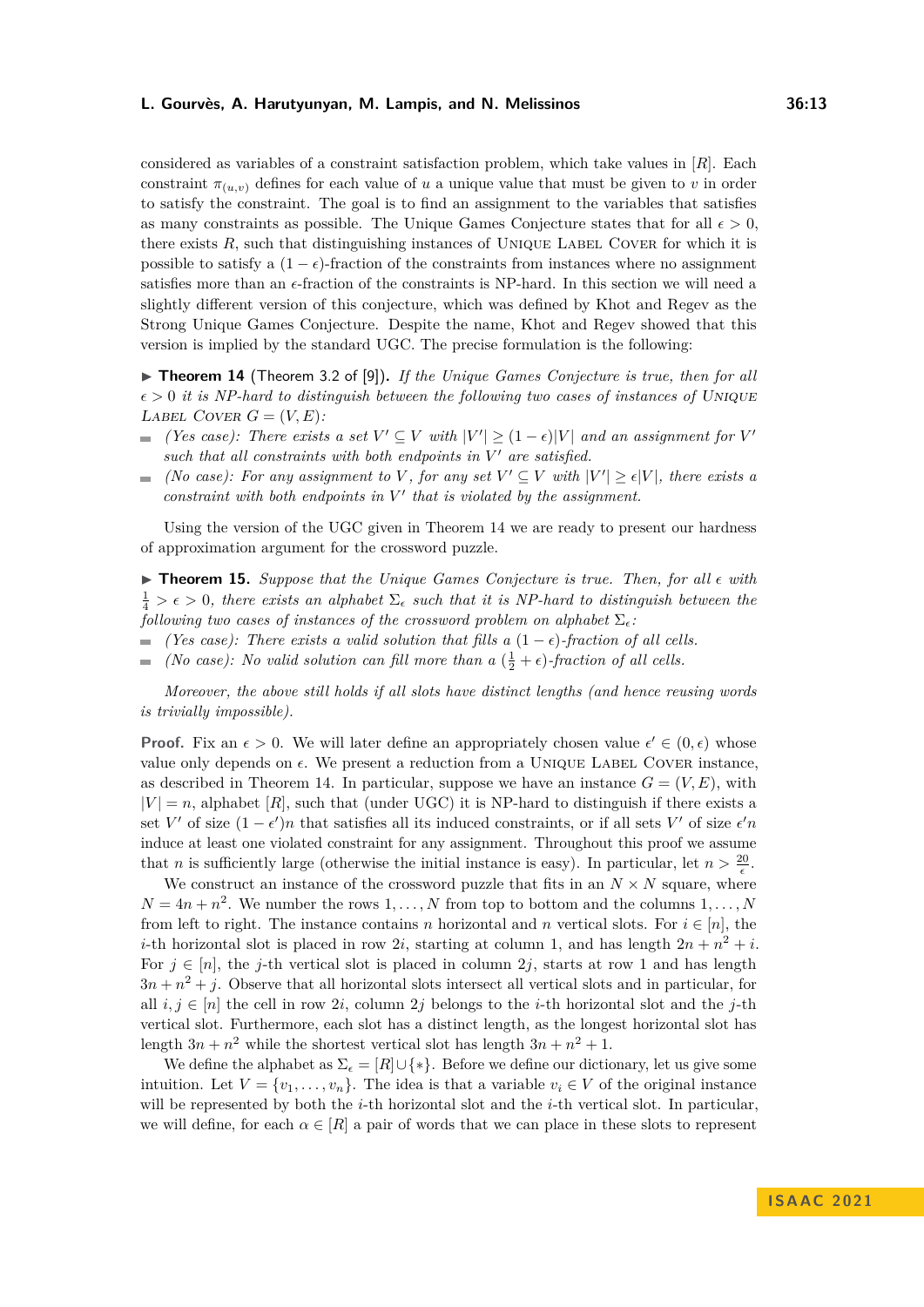#### **36:14 Filling Crosswords Is Very Hard**

the fact that  $v_i$  is assigned with the value  $\alpha$ . We will then ensure that if we place words on both the *i*-th horizontal slot and the *j*-th horizontal slot, where  $(v_i, v_j) \in E$ , then the assignment that can be extracted by reading these words will satisfy the constraint  $\pi_{(v_i, v_j)}$ . The extra letter  $*$  represents an indifferent assignment (which we need if  $(v_i, v_j) \notin E$ ).

Armed with this intuition, let us define our dictionary.

- For each  $i \in [n]$ , for each  $\alpha \in [R]$  we define a word  $d_{(i,\alpha)}$  of length  $2n + n^2 + i$ . The word  $d_{(i,\alpha)}$  has the character  $*$  everywhere except at position 2*i* and at positions 2*j* for  $j \in [n]$ and  $(v_i, v_j) \in E$ . In these positions the word  $d_{(i,\alpha)}$  has the character  $\alpha$ .
- For each  $j \in [n]$ , for each  $\alpha \in [R]$  we define a word  $d'_{(j,\alpha)}$  of length  $3n + n^2 + j$ . The word  $d'_{(j,\alpha)}$  has the character  $*$  everywhere except at position 2*j* and at positions 2*i* for  $i \in [n]$ and  $(v_i, v_j) \in E$ . In position 2*j* we have the character  $\alpha$ . In position 2*i* with  $(v_i, v_j) \in E$ , we place the character  $\beta \in [R]$  such that the constraint  $\pi_{(v_i, v_j)}$  is satisfied by assigning *β* to *v<sub>i</sub>* and *α* to *v<sub>j</sub>*. (Note that *β* always exists and is unique, as the constraints are permutations on [*R*], that is, for each value  $\alpha$  of  $v_j$  there exists a unique value  $\beta$  of  $v_i$ that satisfies the constraint).

This completes the construction. Suppose now that  $V = \{v_1, \ldots, v_n\}$  and that we started from the Yes case of UNIQUE LABEL COVER, that is, there exists a set  $V' \subseteq V$  such that  $|V'| \geq (1 - \epsilon')n$  and all constraints induced by V' can be simultaneously satisfied. Fix an assignment  $\sigma: V' \to [R]$  that satisfies all constraints induced by *V'*. For each  $i \in [n]$  such that  $v_i \in V'$  we place in the *i*-th horizontal slot (that is, in row 2*i*) the word  $d_{(i, \sigma(v_i))}$ . For each  $j \in [n]$  such that  $v_j \in V'$  we place in the *j*-th vertical slot the word  $d'_{(j,\sigma(v_j))}$ . We leave all other slots empty. We claim that this solution is valid, that is, no shared cell is given different values from its horizontal and vertical slot. To see this, examine the cell in row 2*i* and column 2*j*. If both of the slots that contain it are filled, then  $v_i, v_j \in V'$ . If  $(v_i, v_j) \notin E$ and  $i \neq j$ , then the cell contains  $*$  from both words. If  $i = j$ , then the cell contains  $\sigma(v_i)$ from both words. If  $i \neq j$  and  $(v_i, v_j) \in E$ , then the cell contains  $\sigma(v_i)$ . This is consistent with the vertical word, as the constraint  $\pi_{(v_i,v_j)}$  is assumed to be satisfied by  $\sigma$ . We now observe that this solution covers at least  $2(1 - \epsilon')n^3$  cells, as we have placed  $2(1 - \epsilon')n$  words, each of length at least  $n^2 + 2n$ , that do not pairwise intersect beyond their first  $2n$  characters.

Suppose now we started our construction from a No instance of UNIQUE LABEL COVER. We claim that the optimal solution in the new instance cannot cover significantly more than half the cells. In particular, suppose a solution covers at least  $(1 + \epsilon')n^3 + 10n^2$  cells. We claim that the solution must have placed at least  $(1 + \epsilon')n$  words. Indeed, if we place at most  $(1 + \epsilon')n$  words, as the longest word has length  $n^2 + 4n$ , the maximum number of cells we can cover is  $(1 + \epsilon')n(n^2 + 4n) \le (1 + \epsilon')n^3 + 4(1 + \epsilon')n^2 < (1 + \epsilon')n^3 + 10n^2$ . Let *x* be the number of indices  $i \in [n]$  such that the supposed solution has placed a word in both the *i*-th horizontal slot and the *i*-th vertical slot. We claim that  $x \geq \epsilon' n$ . Indeed, if  $x < \epsilon' n$ , then the total number of words we might have placed is at most  $(n - x) + 2x < (1 + \epsilon')n$ , which contradicts our previous observation that we placed at least  $(1 + \epsilon')n$  words. Let  $V' \subseteq V$ be defined as the set of  $v_i \in V$  such that the solution places words in the *i*-th horizontal and vertical slot. Then  $|V'| \ge \epsilon' n$ . We claim that it is possible to satisfy all the constraints induced by  $V'$  in the original instance, obtaining a contradiction. Indeed, we can extract an assignment for each  $v_i \in V'$  by assigning to  $v_i$  value  $\alpha$  if the *i*-th horizontal slot contains the word  $d_{(i,\alpha)}$ . Note that the *i*-th horizontal slot must contain such a word, as these words are the only ones that have an appropriate length. Observe that in this case the *i*-th vertical slot must also contain  $d'_{(i,\alpha)}$ . Now, for  $v_i, v_j \in V'$ , with  $(v_i, v_j) \in E$  we see that  $\pi_{(v_i, v_j)}$  is satisfied by our assignment, otherwise we would have a conflict in the cell in position  $(2i, 2j)$ . Therefore, in the No case, it must be impossible to fill more than  $(1 + \epsilon')n^3 + 10n^2$  cells.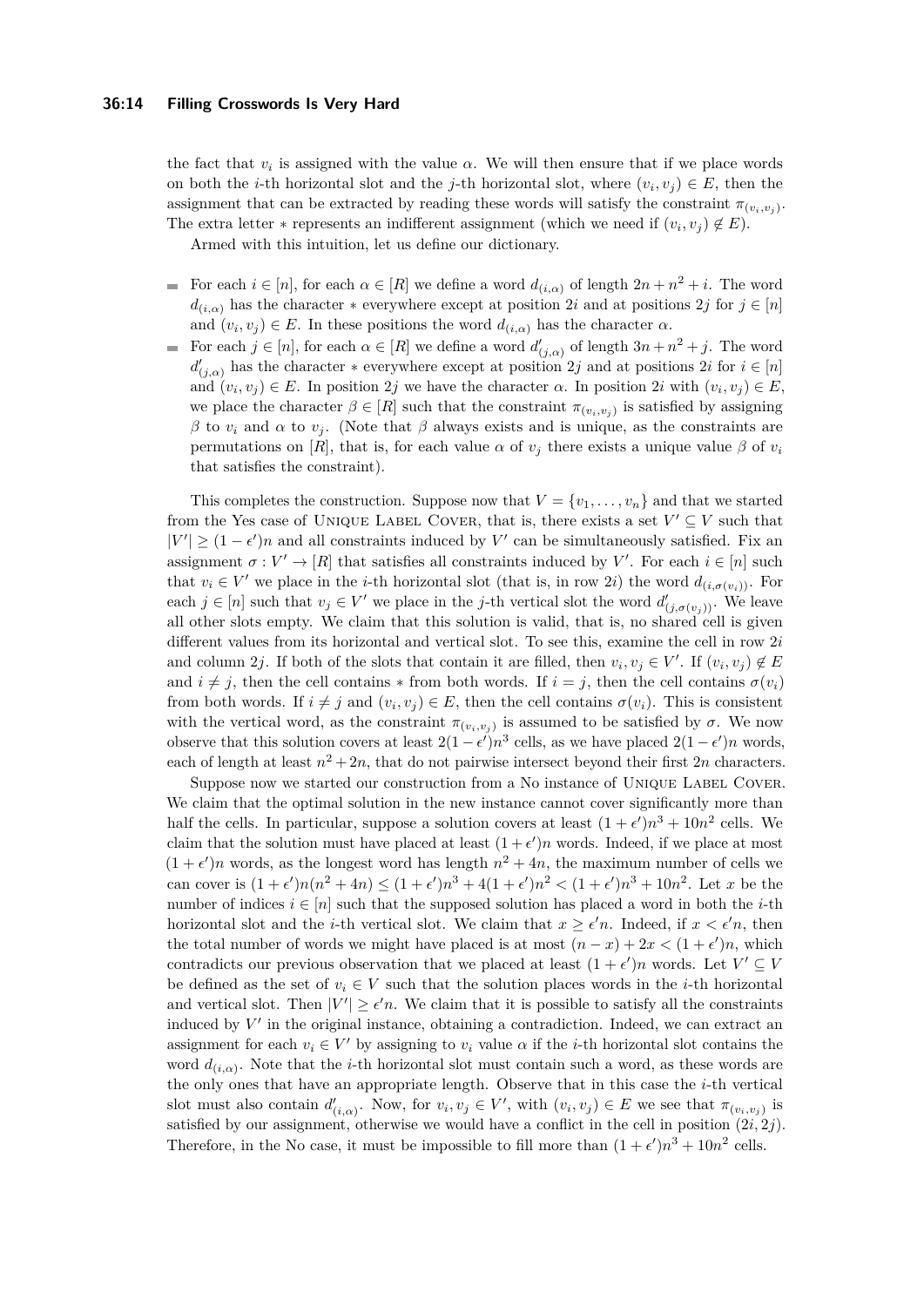The only thing that remains is to define  $\epsilon'$ . Let C be the total number of cells in the instance. Recall that we proved that in the Yes case we cover at least  $2(1 - \epsilon')n^3$  cells and in the No case at most  $(1 + \epsilon')n^3 + 10n^2$  cells. So we need to define  $\epsilon'$  such that 2(1 −  $\epsilon$ ') $n^3$  ≥ (1 −  $\epsilon$ )*C* and (1 +  $\epsilon$ ') $n^3$  + 10 $n^2$  ≤ ( $\frac{1}{2}$  +  $\epsilon$ )*C*. To avoid tedious calculations, we observe that  $2n^3 \le C \le 2n^3 + 8n^2$ . Therefore, it suffices to have  $2(1-\epsilon')n^3 \ge 2(1-\epsilon)(n^3+4n^2)$ and  $(1+\epsilon')n^3 + 10n^2 \le (1+2\epsilon)n^3$ . The first inequality is equivalent to  $(\epsilon - \epsilon')n \ge 4(1-\epsilon)$ and the second inequality is equivalent to  $(2\epsilon - \epsilon')n \geq 10$ . Since we have assumed that  $n \geq 20/\epsilon$ , it is sufficient to set  $\epsilon' = \epsilon/2$ .

### **6 Conclusion**

We studied the parameterized complexity of some crossword puzzles under several different parameters and we gave some positive results followed by proofs which show that our algorithms are essentially optimal. Based on our results the most natural questions that arise are: What is the complexity of CP-Dec when the grid graph is a matching and the alphabet has size 2? Can Theorem [12](#page-9-0) be strengthened by starting from ETH instead of randomized ETH? Can we beat the  $1/2$  approximation ratio of CP-OpT if we restrict our instances? Can Theorem [14](#page-12-1) be strengthened by dropping the UGC? Furthermore, it would be interesting to investigate if there exist non trivial instances of the problem that can be solved in polynomial time. Finally, we could consider a variation of the crossword puzzle problems where each word can be used a given number of times. This would be an intermediate case between word reuse and no word reuse.

### **References**

- <span id="page-14-6"></span>**1** Anbulagan and Adi Botea. Crossword puzzles as a constraint problem. In *Principles and Practice of Constraint Programming, 14th International Conference, CP 2008, Sydney, Australia, September 14-18, 2008. Proceedings*, pages 550–554, 2008.
- <span id="page-14-0"></span>**2** Edward K. Crossman and Sharyn M. Crossman. The crossword puzzle as a teaching tool. *Teaching of Psychology*, 10(2):98–99, 1983.
- <span id="page-14-8"></span>**3** Marek Cygan, Fedor V. Fomin, Lukasz Kowalik, Daniel Lokshtanov, Dániel Marx, Marcin Pilipczuk, Michal Pilipczuk, and Saket Saurabh. *Parameterized Algorithms*. Springer, 2015.
- <span id="page-14-2"></span>**4** Jakob Engel, Markus Holzer, Oliver Ruepp, and Frank Sehnke. On computer integrated rationalized crossword puzzle manufacturing. In *Fun with Algorithms – 6th International Conference, FUN 2012, Venice, Italy, June 4-6, 2012. Proceedings*, pages 131–141, 2012.
- <span id="page-14-1"></span>**5** Michael R. Garey and David S. Johnson. *Computers and Intractability: A Guide to the Theory of NP-Completeness*. W. H. Freeman, 1979.
- <span id="page-14-4"></span>**6** Matthew L. Ginsberg, Michael Frank, Michael P. Halpin, and Mark C. Torrance. Search lessons learned from crossword puzzles. In *Proceedings of the 8th National Conference on Artificial Intelligence. Boston, Massachusetts, USA, July 29 – August 3, 1990, 2 Volumes*, pages 210–215, 1990.
- <span id="page-14-9"></span>**7** Heather Hulett, Todd G. Will, and Gerhard J. Woeginger. Multigraph realizations of degree sequences: Maximization is easy, minimization is hard. *Oper. Res. Lett.*, 36(5):594–596, 2008.
- <span id="page-14-7"></span>**8** Russell Impagliazzo, Ramamohan Paturi, and Francis Zane. Which problems have strongly exponential complexity? *J. Comput. Syst. Sci.*, 63(4):512–530, 2001.
- <span id="page-14-10"></span>**9** Subhash Khot and Oded Regev. Vertex cover might be hard to approximate to within 2-epsilon. *J. Comput. Syst. Sci.*, 74(3):335–349, 2008.
- <span id="page-14-3"></span>**10** Michael Lampis, Valia Mitsou, and Karolina Soltys. Scrabble is PSPACE-complete. *J. Inf. Process.*, 23(3):284–292, 2015. [doi:10.2197/ipsjjip.23.284](https://doi.org/10.2197/ipsjjip.23.284).
- <span id="page-14-5"></span>**11** Michael L. Littman, Greg A. Keim, and Noam M. Shazeer. Solving crosswords with PROVERB. In *Proceedings of the Sixteenth National Conference on Artificial Intelligence and Eleventh Conference on Innovative Applications of Artificial Intelligence, July 18-22, 1999, Orlando, Florida, USA*, pages 914–915, 1999.